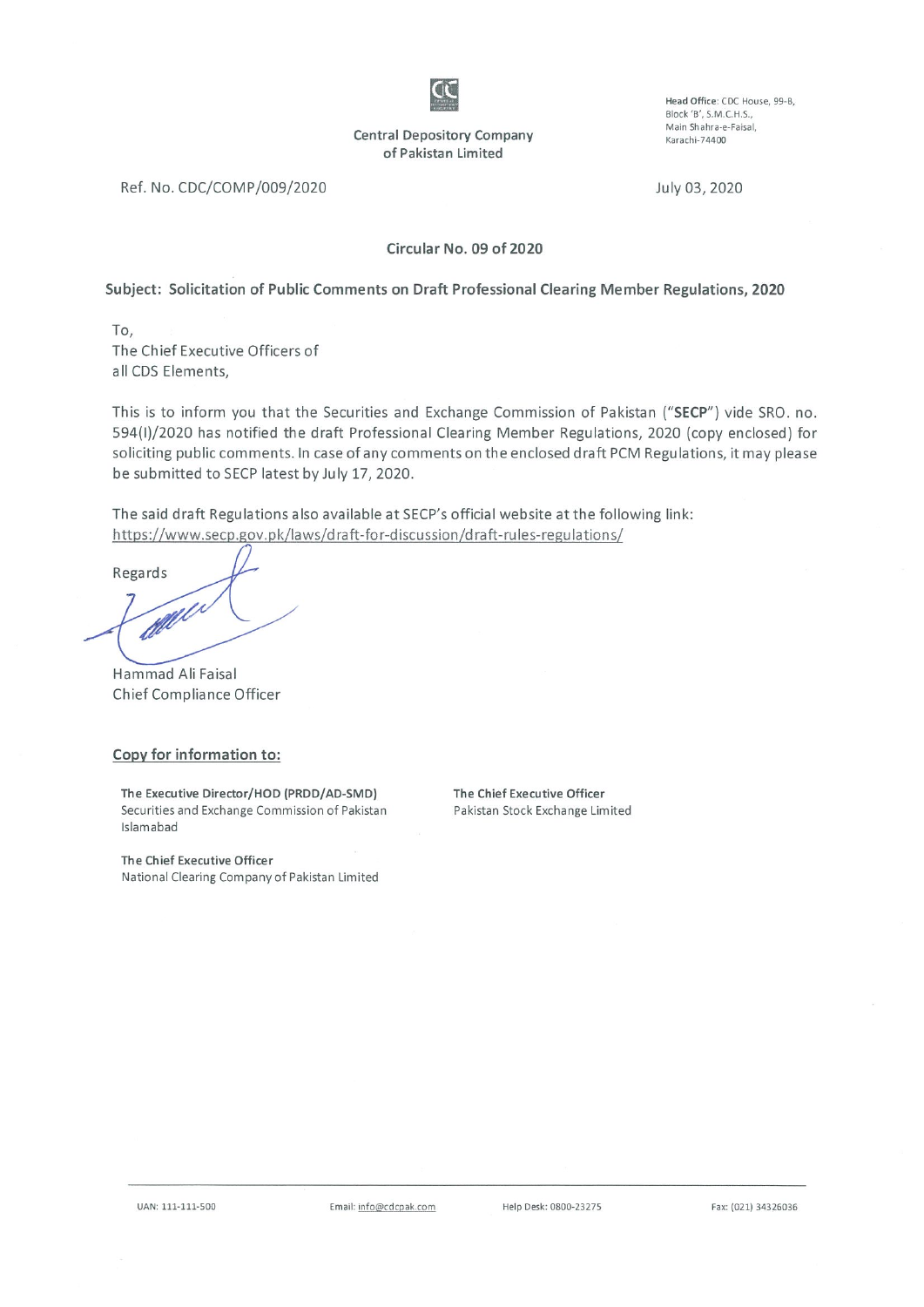# **Government of Pakistan Securities and Exchange Commission of Pakistan**

**-.-.-.-**

*Islamabad, the 30th June, 2020*

#### **NOTIFICATION**

**S. R. O. 594 (I)/2020**. - The following draft Professional Clearing Members Regulations, 2020 proposed to made by the Securities and Exchange Commission of Pakistan in exercise of powers conferred by sub-section (1) of section 169 read with sections 68, 69, 75, 76, 77, 78, 79, 80, 82, 84 and 151 of the Securities Act, 2015 (III of 2015), are hereby published for information of all persons likely to be affected by these Regulations and notice is hereby given that objections and suggestions, if any, received within the next fourteen days from the date of its placement on the Commission's website will be taken into consideration, namely:-

# **CHAPTER I PRELIMINARY**

**1. Short title and commencement. -** (1) These regulations shall be called the Professional Clearing Members Regulations, 2020.

(2) They shall come into force at once.

**2. Definitions**. - (1) In these regulations, unless there is anything repugnant in the subject or context, –

- (a) "Act" means the Securities Act, 2015 (III of 2015);
- (b) "Annexure" means annexures appended to these regulations;
- (c) "Companies Act" means the Companies Act, 2017 (XIX of 2017);
- (d) "customer" for the purposes of these regulations includes a licensed securities broker and customers of such securities brokers;
- (e) "customer bank account" means the bank account opened by the professional clearing member with a scheduled bank in Pakistan wherein all customer money is deposited and maintained or separate bank account opened in the name of customer;
- (f) "customer custody account" means a sub-account in the central depository system opened by the professional clearing member for depositing and holding securities owned by a customer;
- (g) "Form" means forms appended to these regulations;
- (h) "non-banking finance company" has the same meaning as defined under clause (xxxiiia) of sub-rule (1) of rule 2 of the Non-Banking Finance Companies (Establishment and Regulation) Rules, 2003;
- (i) "professional clearing services" includes services for clearing, settlement and custody of customer assets for customers;
- (j) "professional clearing member" means a company licensed under these regulations to provide professional clearing services;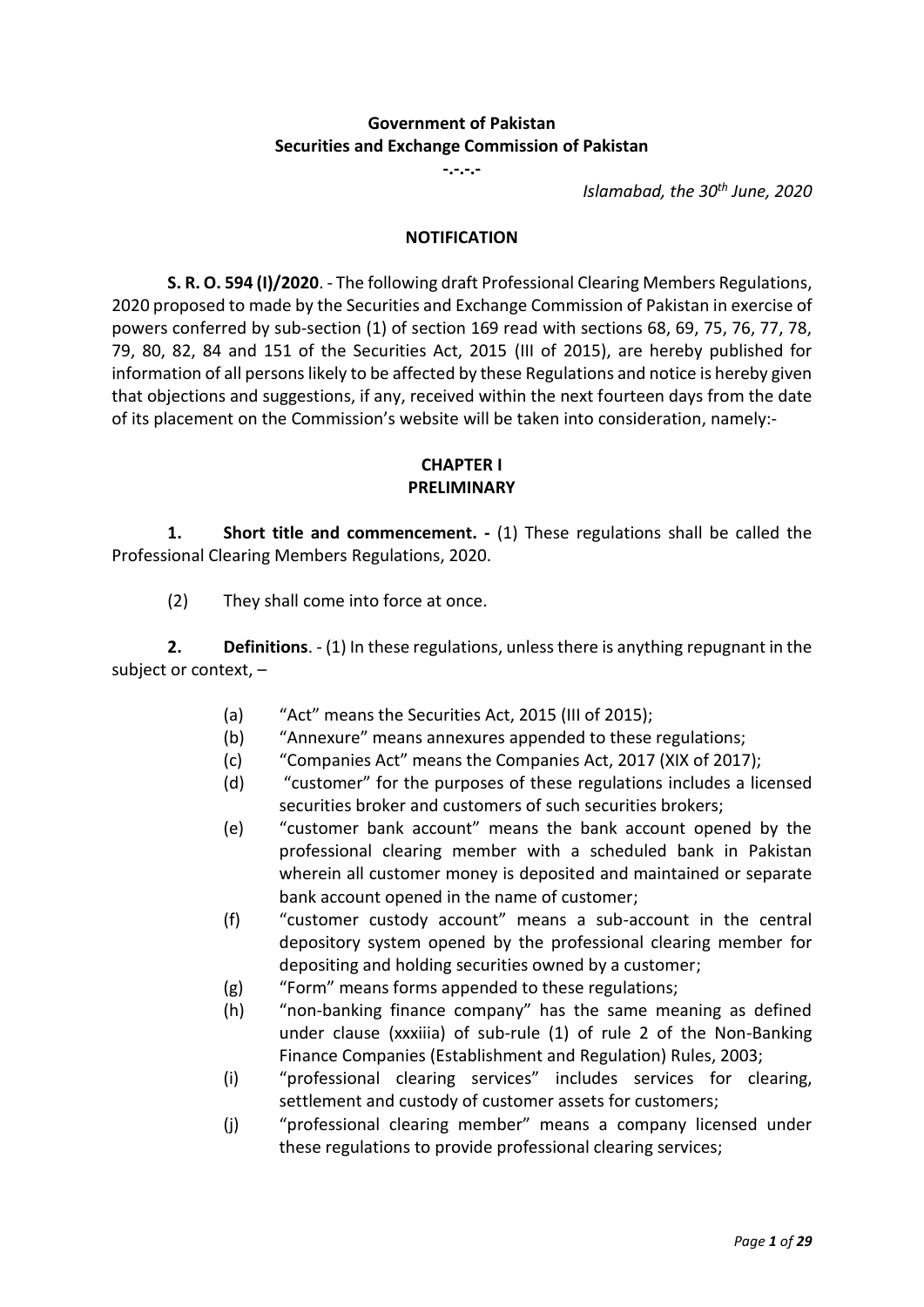- (k) "scheduled bank" has the same meaning as defined in clause (m) of section 2 of the State Bank of Pakistan Act, 1956 (XXXIII of 1956); and
- (l) "sponsor" means:
	- (a) a person who has contributed initial capital in the company or has the right to appoint majority of the directors on the board of the company directly or indirectly; and
	- (b) a person who replaces the person referred to in clause (a) above; and
	- (c) a person or group of persons who has control of the company whether directly or indirectly.

(2) Words and expressions used but not defined in these regulations shall have the same meaning as assigned to them in the Act, the Companies Act, the Securities and Exchange Commission of Pakistan Act, 1997 (XLII of 1997), Central Depositories Act, 1997 (XIX of 1997), and any rules or regulations made thereunder.

# **CHAPTER II**

### **LICENSING AND REGISTRATION TO ACT AS A PROFESSIONAL CLEARING MEMBER**

**3. Prohibition.-** No person shall act as or perform the functions of a professional clearing member unless such person is licensed with the Commission as a professional clearing member under the Act and these regulations.

Provided that Commission may register a scheduled bank, a development finance institute or a non-banking finance company to perform the functions of a professional clearing member without obtaining licence, subject to compliance with the requirements of regulation 10 and the requirements of Chapter III, Chapter IV, Chapter V and Chapter VI of these regulations.

**4. Application and procedure for granting a licence. -** (1) Subject to subregulation (2), an application for grant of a licence as a professional clearing member shall be made to the Commission in Form A along with the information and documents specified in "Annexure A" and receipt evidencing payment of non-fundable fee of such amount as specified in "Annexure B".

(2) The Commission, while considering the application for license, may require the applicant to furnish such further information or clarification as it may deem appropriate or appear before the Commission for representation through a person duly authorized for this purpose in writing by the board of directors of the applicant.

(3) Any subsequent change in the information provided to the Commission at the time of filing of application under sub-regulation (1) and (2) above shall immediately be intimated to the Commission but not later than five working days from the date of such change.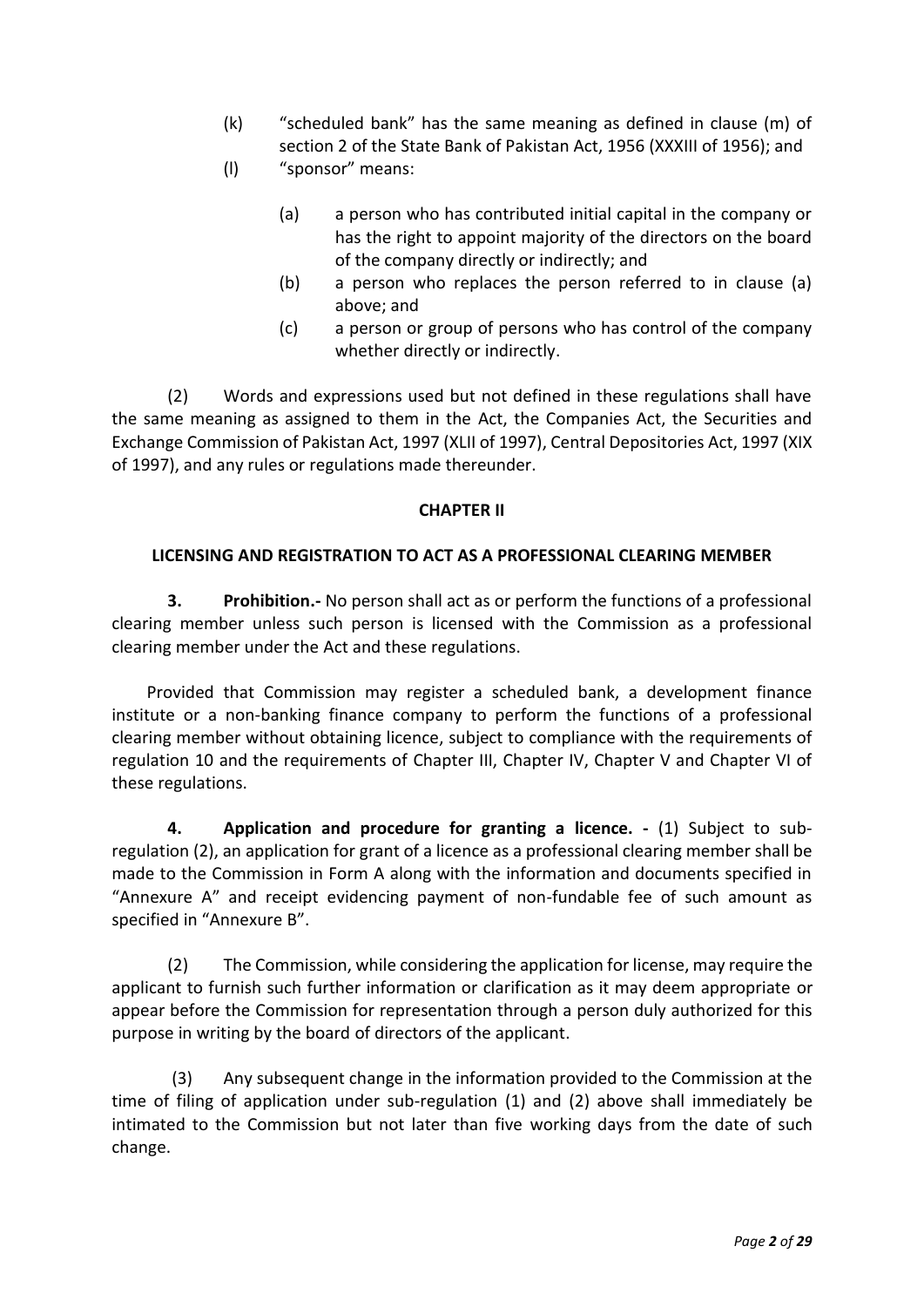**5. Grant of licence**. - (1) The Commission, while considering the application for granting a licence, shall *inter-alia* take into account the following matters, -

- (a) the applicant meets the requirements including licensing conditions as provided in the Act and these regulations;
- (b) the applicant has the ability to efficiently handle its functions as a professional clearing member and fulfill its obligations under the Act and these regulations; and
- (c) the applicant has the necessary financial resources, policies, procedures, systems and controls to effectively and efficiently discharge its responsibilities as a professional clearing member.

(2) The Commission, upon being satisfied after conducting such inquiries and obtaining such further information as it deems appropriate that, -

- (a) the applicant is eligible for a licence;
- (b) the applicant is in compliance with the provisions of the Act, these regulations and any directives, guidelines or codes issued thereunder; and
- (c) it is in the public interest and interest of capital market,

may grant a licence to the applicant in Form B under the provisions of the Act.

(3) Where a professional clearing member applies to the Commission in Form C for renewal of licence and the Commission is satisfied that it continues to meet the requirements for licensing and is in compliance with the relevant laws, the Commission may renew licence of the professional clearing member and issue a certificate of renewal of license in Form D.

Provided that where the application for renewal of licence is made within such time as provided in the Act but has not been decided by the Commission, the licence of the professional clearing member shall continue to be valid until the application for renewal is decided by the Commission.

(4) The Commission, after giving a reasonable opportunity of hearing to the applicant, may refuse to grant or renew license if in the opinion of the Commission such applicant does not fulfill the requirements specified under the Act and these regulations.

(5) The applicant, if aggrieved by the decision of the Commission under subregulation (1), may, within a period of thirty days from the date of receipt of such refusal, prefer an appeal to the appellate bench of the Commission under section 33 of the Securities and Exchange Commission of Pakistan Act, 1997.

**6. Cancellation of licence. -** (1) A professional clearing member may apply to the Commission for cancellation of its licence along-with a confirmation that it has informed all its existing customers, settled all dues and pending claims of the customers and has completed all formalities for closure of business.

(2) The Commission may, after being satisfied that all formalities for closure of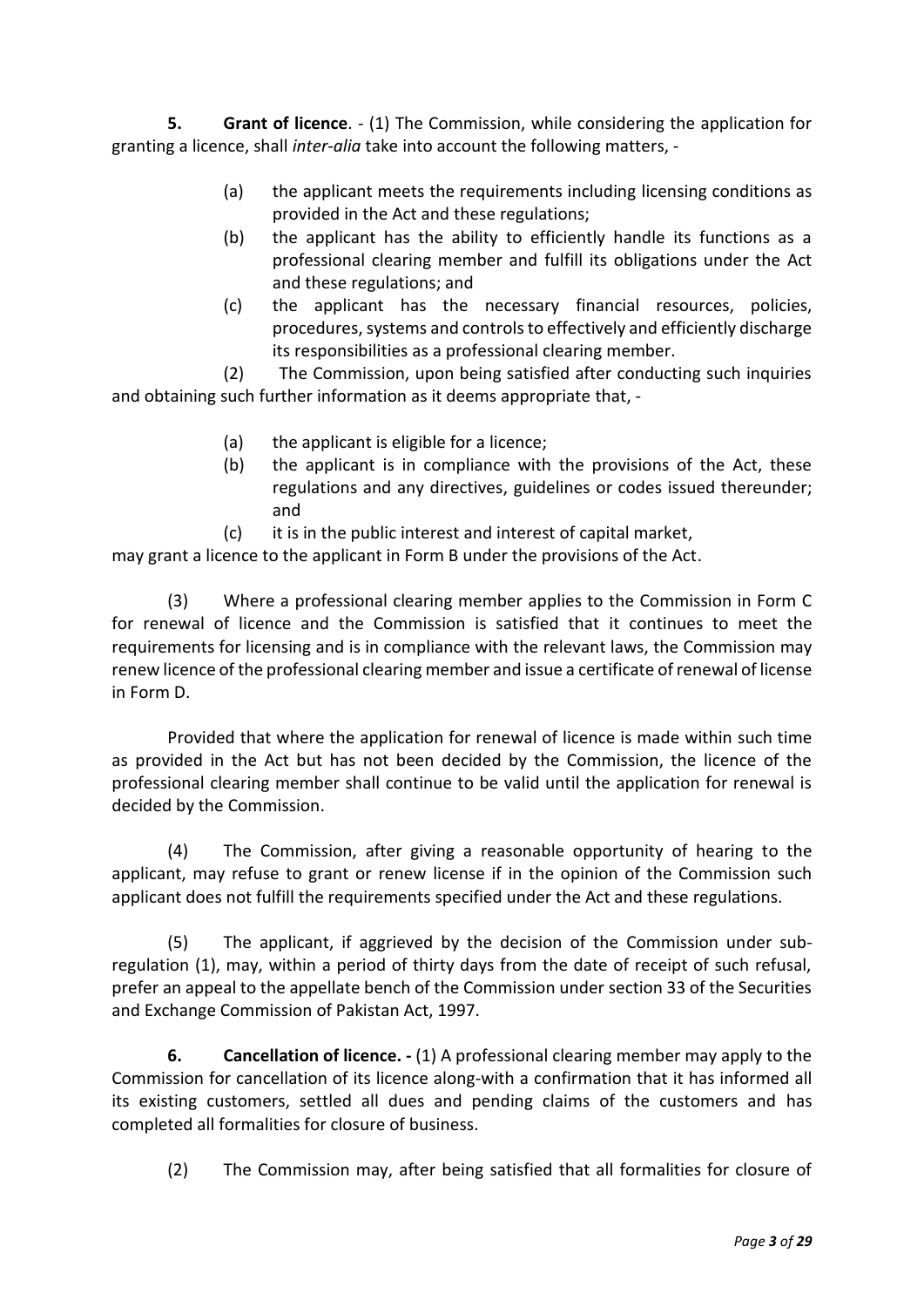business including settlement of customer claims have been completed, cancel the licence of such professional clearing member and impose such conditions as it deems appropriate.

(3) The Commission may cancel the licence granted to a professional clearing member in accordance with the provisions of the Act and/or where-

- (a) the admission of professional clearing member as clearing member or CDS participant is terminated;
- (b) the professional clearing member is declared insolvent by a Court of competent jurisdiction;
- (c) the professional clearing member fails to apply for renewal of licence within the specified time; or
- (d) it has contravened any of the provision of the Act, these regulations or has failed to comply with a direction of the Commission or any act or omission by the professional clearing member in the opinion of the Commission is, or is likely to be prejudicial to the public interest.

(4) A professional clearing member whose licence is cancelled under subregulation (3) shall inform all its existing customers, the securities exchange, clearing house and central depository, settle all dues of the customers within fifteen days and shall remain responsible to meet clearing and settlement obligations arising out of trades executed up to the date on which it has been working as a professional clearing member.

**7. Licensing conditions.-** Subject to compliance with the provisions of the Act and any other requirements or conditions specified in these regulations,a company may apply to the Commission in the manner as provided in regulation 3 for grant of licence as professional clearing member, if –

- (a) it is a public company incorporated under the Companies Act;
- (b) the applicant does not hold, directly or indirectly, a TRE certificate;
- (c) the applicant, its sponsors, directors and senior management officers are fit and proper persons as per the criteria specified in Annexure D and while evaluating fit and proper criteria in respect of sponsors of the applicant, the fit and proper criteria shall also be applied to the extent practical on the majority shareholders and directors of such sponsors;
- (d) the applicant has financial resources, shareholding and governance structure as provided in these regulations and is in compliance with the requirements of regulation 10.

**8. Registration to act as professional clearing member for entities which are exempt from licensing-** (1) A scheduled bank, a development finance institute or a nonbanking finance company only having license for Investment Finance Services may apply for registration as a professional clearing member by submitting application to the Commission in Form E along with all the information and documents specified in "Annexure C".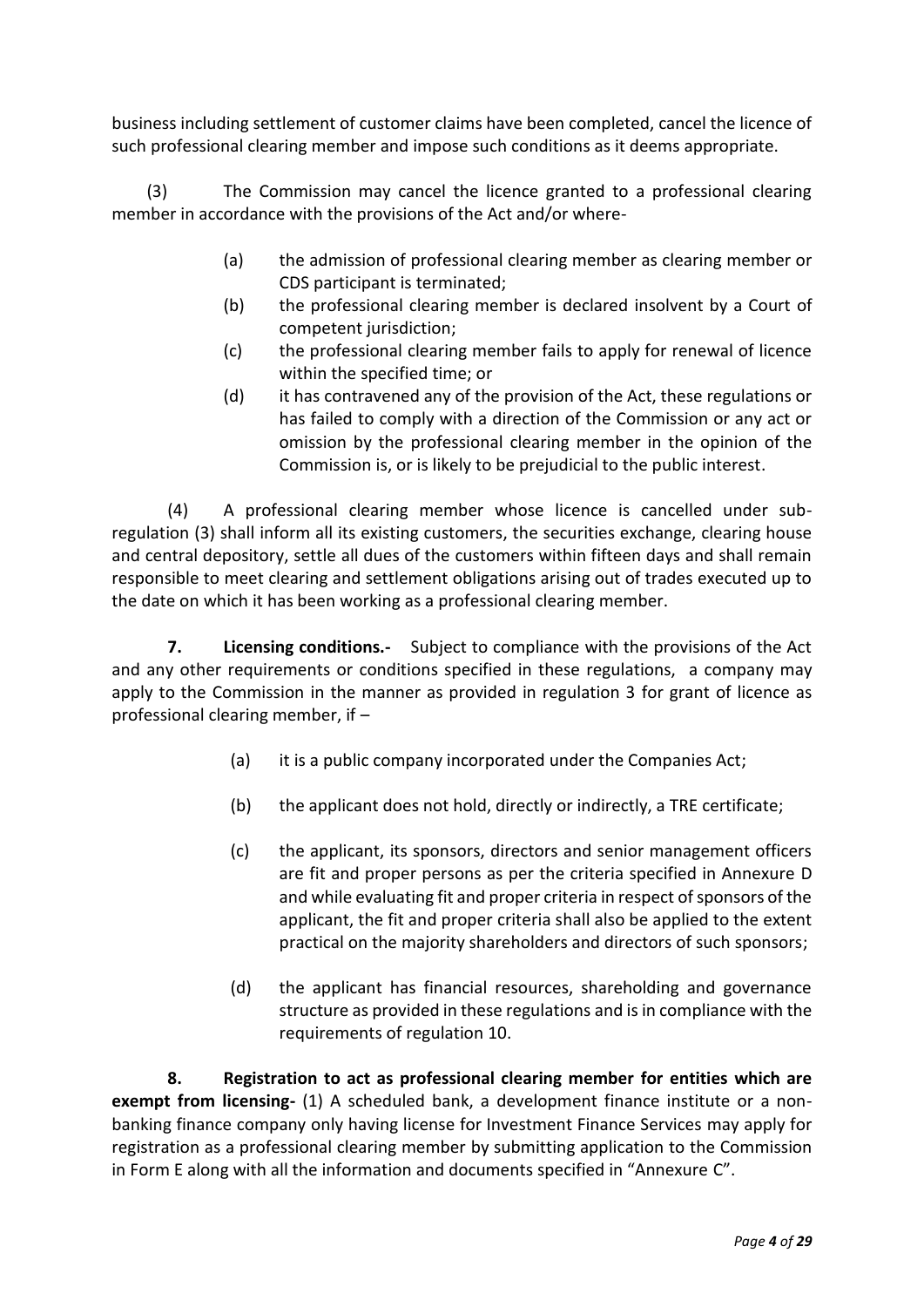(2) The Commission may register an applicant as a professional clearing member if it is satisfied that –

- (a) the applicant has the ability to efficiently handle its functions as a professional clearing member and fulfill its obligations under the Act and these regulations;
- (b) the applicant has the necessary financial resources, policies, procedures, systems and controls to effectively and efficiently discharge its responsibilities as a professional clearing member;
- (c) it fulfills such other conditions as may be specified.

(3) The Commission may cancel the registration granted to a professional clearing member where its admission as clearing member or CDS participant is terminated, or it is declared insolvent by a Court of competent jurisdictions, or has contravened any of the provision of the Act, these regulations or has failed to comply with a direction of the Commission or any act or omission by the professional clearing member in the opinion of the Commission is, or is likely to be prejudicial to the public interest.-

### **CHAPTER III OBLIGATIONS OF A PROFESSIONAL CLEARING MEMBER**

**9. Rating and governance requirements.-** A professional clearing member must comply with the following conditions at all times:

> (a) it maintains a minimum long term entity rating of (A-) or equivalent from a credit rating company licensed by the Commission and disclose such rating at all times on its website and all advertisements:

Provided that a professional clearing member licensed under these regulations shall obtain and maintain a minimum long term entity rating of (A-) or equivalent within one year from the date of grant of licence under these regulations;

(b) it complies with the Listed Companies (Code of Corporate Governance) Regulations, 2019;

**10. Financial resources requirement.-** A professional clearing member shall have net-worth of not less than rupees two hundred and fifty million:

Provided that a scheduled bank, a development finance institute or a non-banking finance company shall be required to be compliant with its financial resource requirements as applicable under the respective laws after allocating the financial resources under this regulation towards professional clearing member services.

Provided further that the Commission may, while granting licence or registration to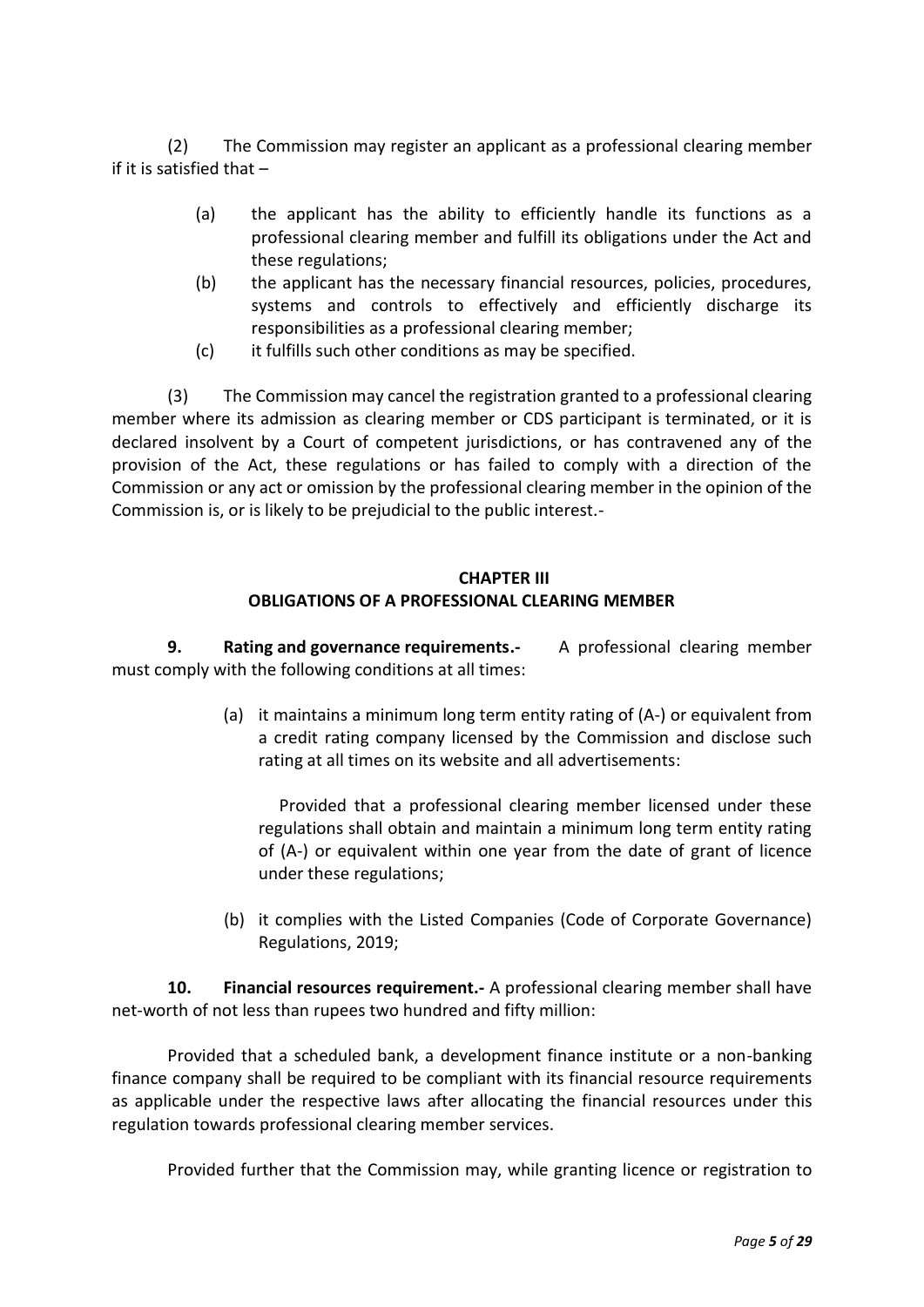function as a professional clearing member, or subsequently, require the applicant to maintain a higher net-worth in a progressive manner.

Provided further that the Commission may, on case to case basis and after taking into account the financial strength of sponsors of the applicant, relax the net-worth requirements for a professional clearing member.

Explanation: The net worth of a professional clearing member shall be calculated as total assets less total liabilities less surplus on revaluation, if any, created upon revaluation of fixed assets, intangible assets and deferred tax reserves.

Provided further that the Commission may issue clarification in respect of treatment of any item of assets and/or liabilities for the purpose of calculating the net worth of a professional clearing member.

**11. Shareholding requirements.-** (1) No person other than the following shall, directly or indirectly, acquire or hold shares as a sponsor of a professional clearing member licensed under these regulations:

- (a) a licensed local or a foreign bank operating in Pakistan or a subsidiary of such bank;
- (b) a financial institution operating as a development finance institution, an insurance company or a non-banking finance company only having license for Investment Finance Services;
- (c) a central depository;
- (d) a clearing house
- (e) a securities exchange
- (f) any of the following institutions subject to compliance with the conditions provided under sub-regulation (2)-
	- (i) a local or foreign body corporate constituted or recognized for providing custodial, clearing or settlement services in the securities market as may be notified by the Commission;
	- (ii) an institution engaged in providing financial services established outside Pakistan as may notified by the Commission; or
	- (iii) any other institution as may be allowed by the Commission from time to time.

(2) Shareholding in a professional clearing member by institutions referred to in clause (f) of sub-regulation (1) shall be subject to the following conditions, namely:-

- (a) the institution or any of its sponsors or directors are not TRE certificate holders;
- (b) it complies with the financial resource requirements specified under the relevant provisions of applicable laws;
- (c) its license for providing any financial services has not been suspended or cancelled by any regulatory authority during the last five years;
- (d) no investigation or enquiry conducted under the relevant laws has been concluded against it by the Commission, State Bank of Pakistan, National Accountability Bureau, Federal Investigation Agency or any other regulatory or government body, with any material adverse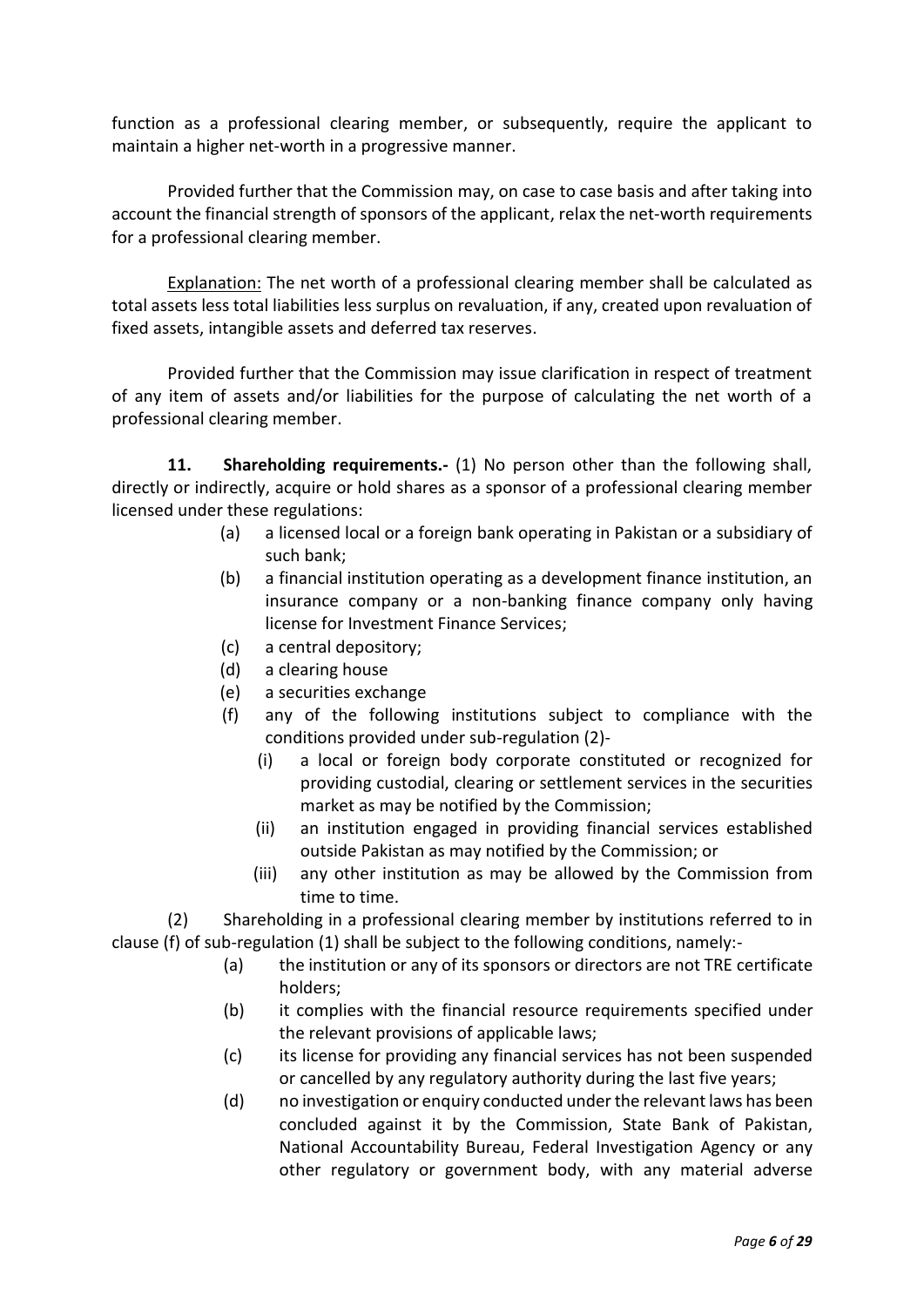findings, resulting in any conviction or imposition of penalty of significant amount; and

(e) an order restraining, prohibiting or debarring it from providing any financial services has not been passed by any regulatory authority, government body or agency or a court of law.

(3) No transfer of more than five percent shares of a professional clearing member licensed under these regulations shall be allowed without prior approval of the Commission.

## **CHAPTER IV CONDUCT OF A PROFESSIONAL CLEARING MEMBER**

**12. Duties and obligations of a professional clearing member. -** (1) In addition to the requirements provided under the Act a professional clearing member shall –

- (a) ensure that within three months of the grant of licence or registration to act as professional clearing member and prior to commencement of business as professional clearing member, it has complied with the following and shall ensure compliance on a continued basis:
	- (i) it has developed and put in place requisite infrastructure; human resources with sufficient education, experience and expertise; mechanisms; systems and controls, including policies and procedures, for efficient business operations, order routing, risk management, clearing and settlement, default handling, customer dispute, grievance and complaint handling in an efficient manner and within reasonable time along with maintenance of proper books and records, effective compliance with the laws, relationship with customers etc.;
	- (ii) it has been admitted as a clearing member by the clearing house and participant by the central depository;
- (b) develop and implement policies, procedures, systems and internal controls, duly approved and periodically reviewed by its board of directors which are disseminated for compliance by all employees, to ensure compliance of the professional clearing member with the requirements of these regulations and its duties and obligations as a professional clearing member;
- (c) ensure fair treatment of its customers and not discriminate amongst them;
- (d) ensure confidentiality of customer information, prevent misuse of customer information, prevent improper or unintended dissemination of market sensitive information internally or externally, including establishment of Chinese walls;
- (e) take all reasonable steps to minimize conflict of interest between itself, its employees and its customers; resolution of conflicts of interest, eliminate misalignment of incentives of employees, appropriate disclosures to customers, actions against non-compliances by employees etc;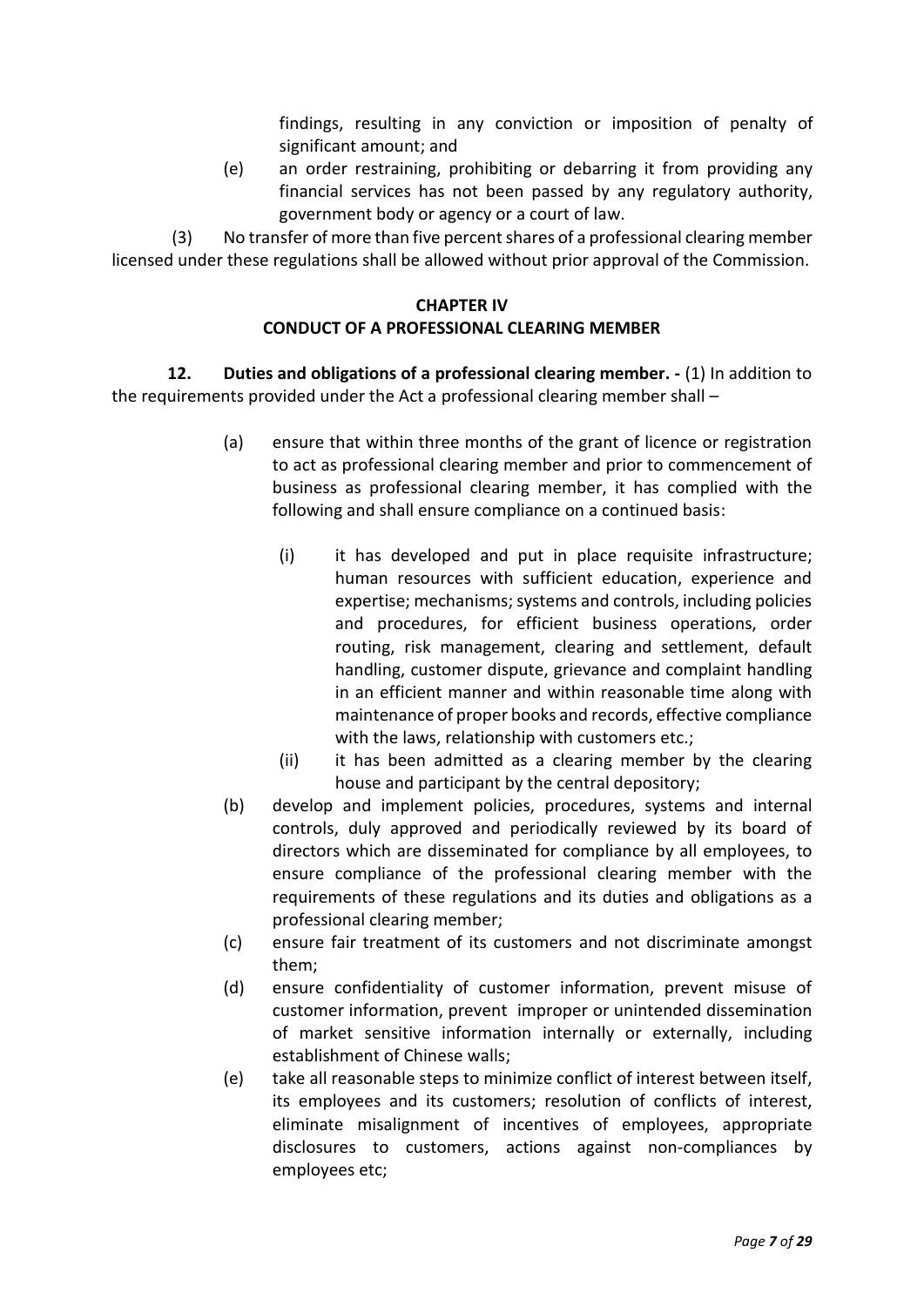- (f) take reasonable steps to ensure that any agreement, written communication, notification or information that such professional clearing member gives or sends to customers to whom the services are to be provided or are being provided is presented fairly and clearly and adequate details regarding the services to be provided by the professional clearing member are covered therein;
- (g) only commence business with a customer once it has entered into an agreement and completed all formalities as per applicable regulatory framework;
- (h) ensure compliance with the Know Your Customer and Customer Due Diligence requirements in accordance with the relevant regulatory framework;
- (i) ensue that credit worthiness of its customers is evaluated through a proper credit risk assessment methodology and trading limits are assigned to each customer beyond which the customer shall not be allowed to take a position;
- (j) prevent any use of customer assets which is unauthorized or not allowed under law, not use customer money for another customer and handle customer money only through banking channels;
- (k) ensure proper segregation and accounting of customer assets and develop and implement appropriate policies and procedures, including maintenance of separate sub-account in CDC for each customer and holding customer money in segregated designated customer bank account, either through a single designated bank account or separate designated bank accounts for customers, and comply with the applicable requirements in these regulations and specified by the central depository and clearing house relating to the segregation of customers' assets and assets under custody;
- (l) establish systems and controls and maintain accurate and up-to-date records of customers' asset holdings and periodic reconciliations, ensure maintenance of proper records for client assets segregation, monitoring of customer assets by the compliance officer along with necessary reconciliations and reporting and rectification in case of discrepancy or non-compliances with the law, maintain audit trail of transactions pertaining to securities and money belonging to a customer and put in place internal audit function headed by dedicated head of internal audit possessing relevant qualification and experience;
- (m) on quarterly or on any other periodic basis as deemed fit by the Commission, furnish to the customer reports containing information regarding handling of securities, receipts and payments and the holding balances of customer's assets, and promptly provide to a customer any report or information pertaining to the account of such customer as and when requested by the customer;
- (n) inculcate a culture of compliance of the regulatory requirements through ongoing education and training of its directors and employees; specify and enforce any appropriate sanctions for breach by its directors and employees of any policies and procedures regarding market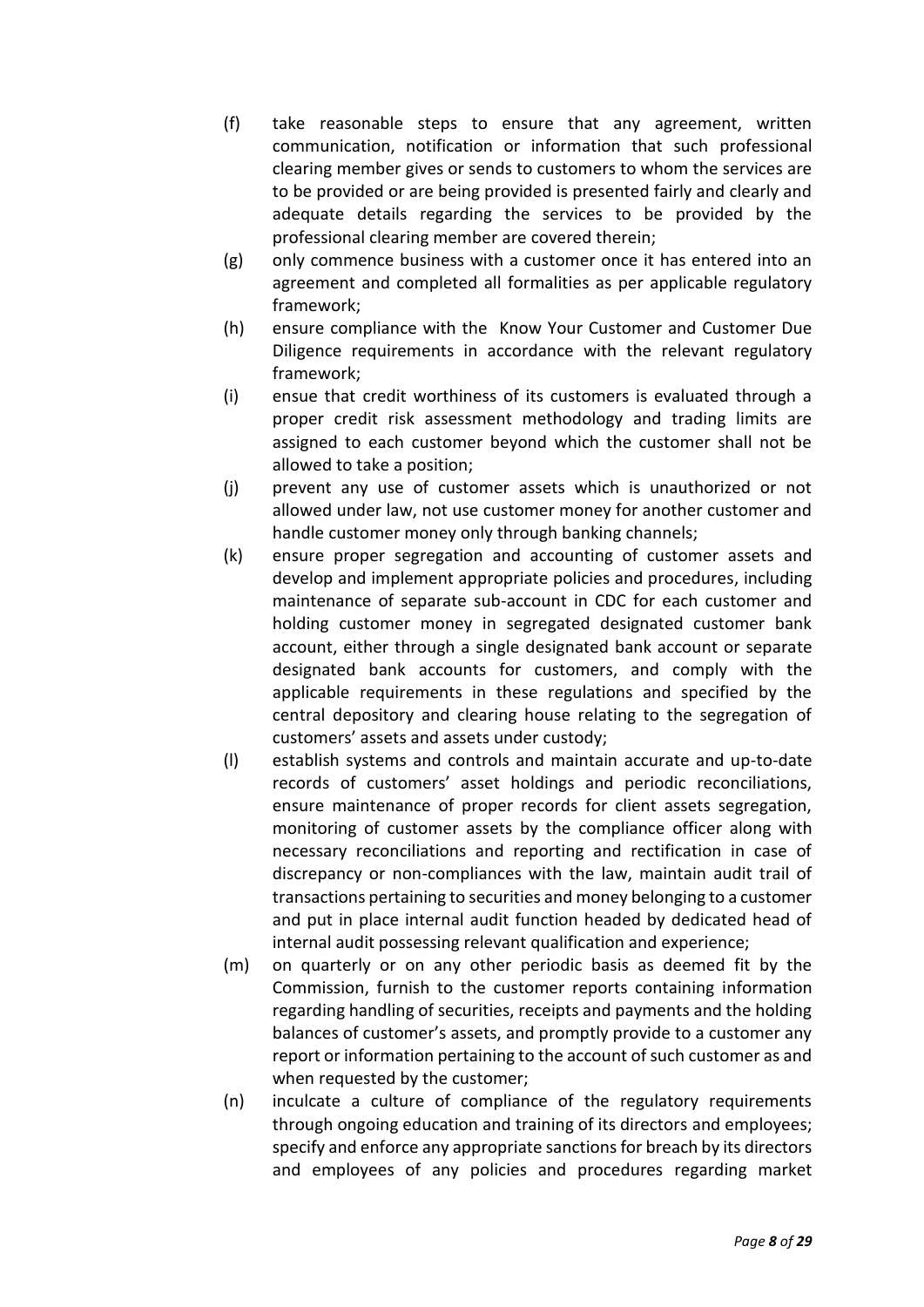conduct to deter such practices

- (o) it has put in place necessary mechanisms, controls, systems and safeguards, to ensure cyber security, prevent unauthorized access to confidential information and alteration, destruction, disclosure or dissemination of records and data and reliable back up procedures
- (p) develop and implement adequate business continuity plan;
- (q) adequately resolve disputes and redress grievances arising out of clearing and settlement of trades and custody of customer assets;
- (r) keep accounting and other records which shall sufficiently explain its business and transactions entered into (whether effected on its own behalf or on behalf of customers) and the financial position of the professional clearing member and shall ensure that information which is required to be recorded under the Act and these regulations shall be recorded in such a way as to enable a particular transaction to be identified at any time and traced from initiation of the order to final settlement.
- (s) within such period as required by the Commission from the grant of license or registration to act as professional clearing member it has submitted a certificate from an independent chartered accountant firm for appropriateness of controls and safeguards to ensure cyber security, access to confidential information and alteration, destruction, disclosure or dissemination of records and data;
- (t) ensure that its memorandum and articles of association contain no provision inconsistent with the provisions of the Act and these regulations and that no change is made in its memorandum and articles of association except with the prior written approval of the Commission;
- (u) prescribe a code of conduct, aimed at ensuring that the directors and employees act in accordance with the best interests of its customers, the integrity of the market and are in compliance of the Act, these regulations and any other applicable laws, guidelines, directives, circulars etc., and ensure compliance with the same and take actions against non-compliances; and
- (v) ensure accuracy and completeness of the information shared or submitted by it to the clearing house, central depository, Commission and any other forum.
- (2) A professional clearing member shall not invest in listed stocks.

**13. Extension of credit/ financing.-** A professional clearing member licensed under these regulations may extend credit or provide financing to its customers under conventional or Shariah compliant manner subject to compliance with requirements of the Act or any rules or regulations made thereunder.

**14. Charges. -** (1) Subject to sub-regulation 2, the customer shall pay to professional clearing member the charges from time to time and as per the timelines as required by the professional clearing member for its services under the agreement. These charges may be revised by the professional clearing member from time to time.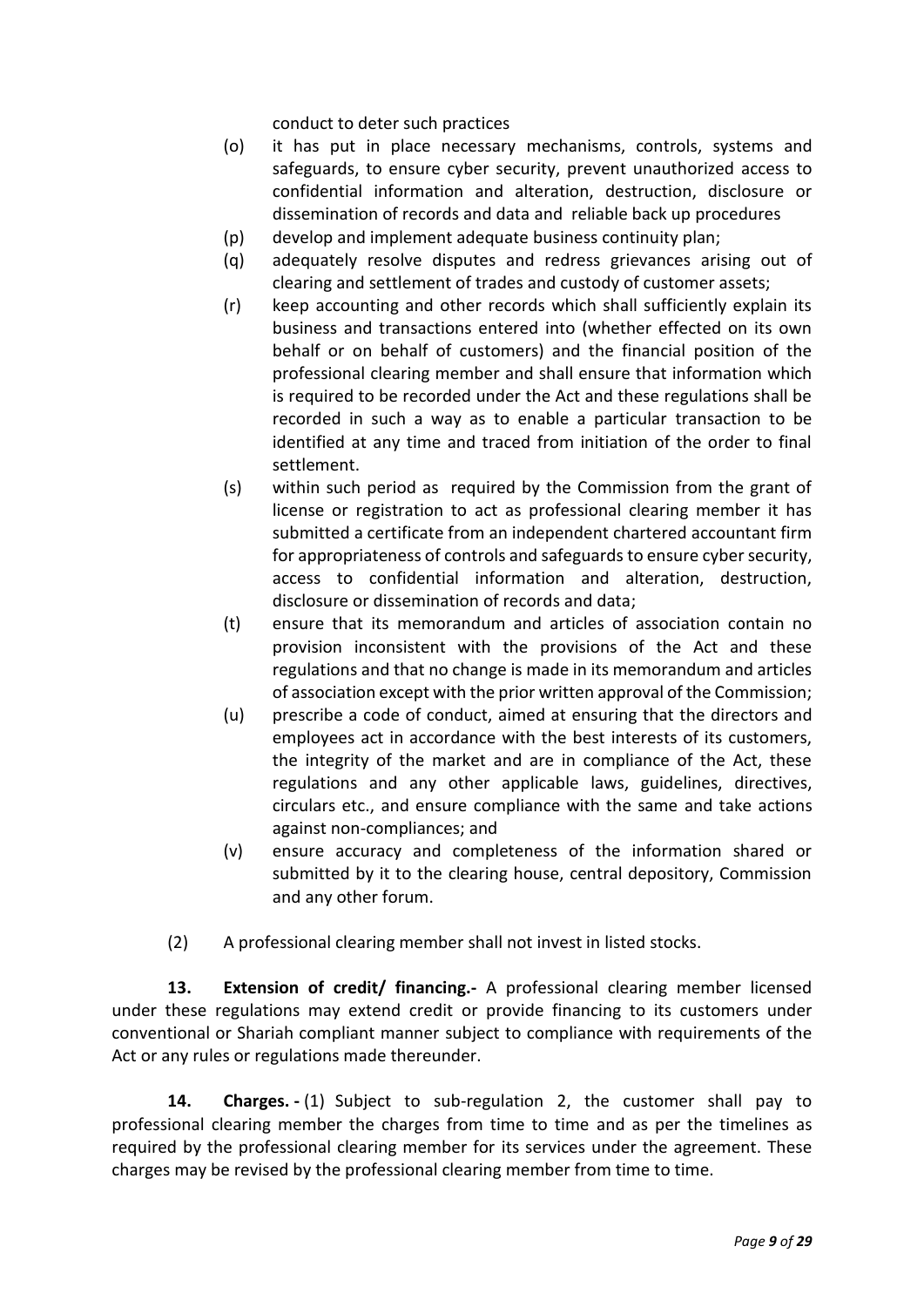(2) Professional clearing member shall have a paramount lien on the money and the securities of the customer for the recovery of any fees or charges due from customer.

(3) Without prejudice to any other remedies available to professional clearing member, the professional clearing member shall be entitled to deduct any outstanding fees and charges (including any applicable taxes, duties and levies) from the amounts payable by the professional clearing member to the customer and professional clearing member's obligations to make payment will always be subject to such right of the professional clearing member.

### **CHAPTER V ACCOUNTS AND AUDIT**

**15. General. -** The obligations and duties of a professional clearing member under these regulations with respect to audit and accounts are in addition to the requirements of the Companies Act, the rules and regulations made thereunder and any directives issued thereunder.

**16. Appointment of auditor and related matters. -** (1) A professional clearing member licensed under these regulations shall appoint its auditor from the category A of the State Bank of Pakistan panel of auditors who shall not be an associate of the director or a senior management officer of the professional clearing member.

(2) The audit report shall state all the matters as are required to be stated in accordance with the requirements of the Companies Act and other applicable law and must state additionally whether in the opinion of the auditor the professional clearing member was in compliance with the requirements of section 78 of the Act and the relevant requirement of these regulations as at the date on which the balance sheet was prepared.

(3) Where an auditor resigns or is removed by the professional clearing member, a notice to that effect shall be sent to the Commission containing a statement signed by the auditor to the effect that there are no circumstances connected with his resignation or removal which the auditor considers should be brought to the attention of the Commission.

(4) A professional clearing member shall undergo annual audit of its regulatory framework, operations, information technology systems, internal controls framework including controls over customer asset segregation and any other systems or functions or as required by the Commission from time to time in accordance with the terms of reference determined by the Commission.

### **CHAPTER VI MISCELLANEOUS**

**17. Functions of chief compliance officer, -** (1) The chief compliance officer shall be fit and proper person and shall have following responsibilities;

- (a) manage, control and lead the compliance function of the professional clearing member and monitor compliance of the professional clearing member with the applicable regulatory regime;
- (b) ensure compliance with and perform functions pertaining to safekeeping of customer assets; and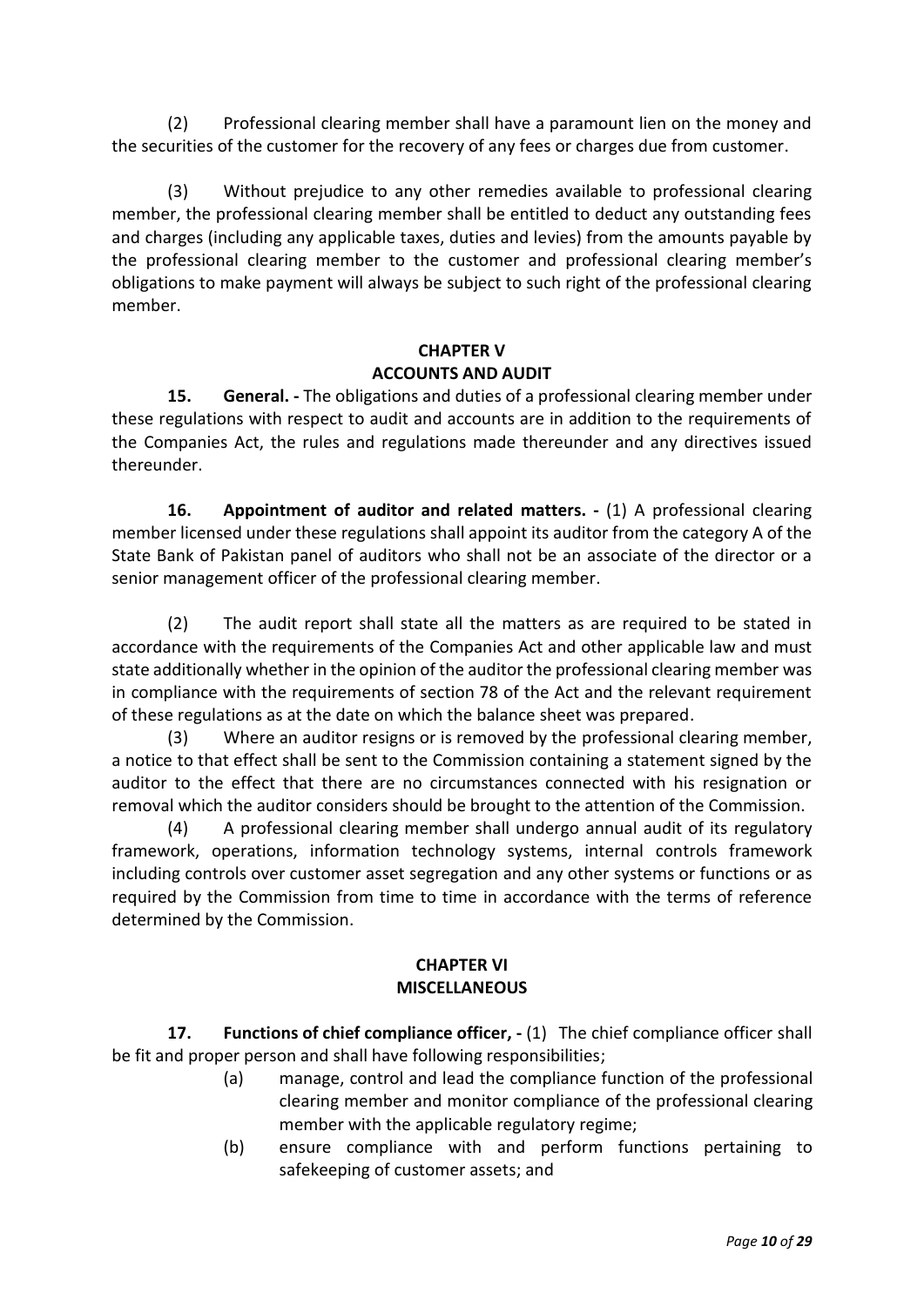(c) other ancillary responsibilities as assigned by the professional clearing member.

(2) In case of any non-compliance, the chief compliance officer shall take necessary action under the applicable regulatory framework and where the matter requires attention of the board of directors of the professional clearing member, the same shall be reported immediately:

Provided that where a chief compliance officer is convinced that the matter also needs immediate attention of the Commission, it may simultaneously report to the Commission stating the reasons thereof.

(3) The board of directors of the professional clearing member shall put in place necessary mechanism to ensure that the chief compliance officer performs his/her functions in a transparent, equitable and timely manner.

**18. Submission of information and returns**. - The Commission may by written notice require a professional clearing member to submit to the Commission such information or periodic returns as it may require.

**19. Power to give instructions-** The Commission may give such instructions to the professional clearing member as it may deem fit for the purpose of ensuring compliance with the Act and these regulations and to protect the interest of public and customers and the professional clearing member shall comply with such instructions.

**20. Power to relax regulations**- The Commission may, upon application or upon its own motion, relax operation of any requirement of these regulations for a person or class of persons for reasons to be recorded.

-.-.-.-.-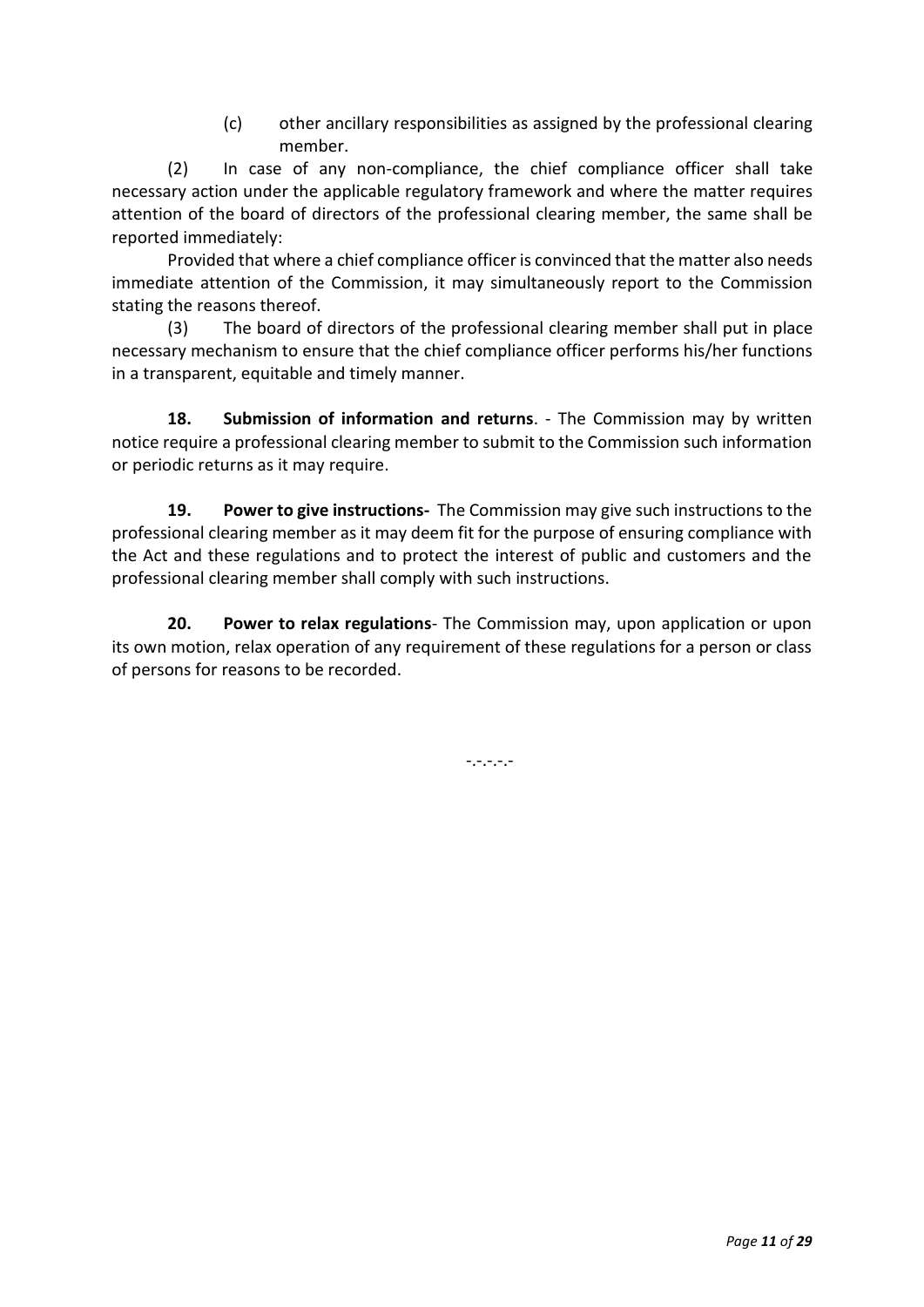### **FORM OF APPLICATION FOR LICENCE AS A PROFESSIONAL CLEARING MEMBER**

To

The Securities and Exchange Commission of Pakistan, Islamabad.

Dear Sir,

1. We .... (Name of the company) …. hereby apply for licence of professional clearing member under section 68 of the Securities Act, 2015.

2. The requisite information and certified true copies of all the supporting documents are enclosed.

3. Original receipt of the bank for the applicable licensing fee is also enclosed.

Yours faithfully,

Signature of the Chief Executive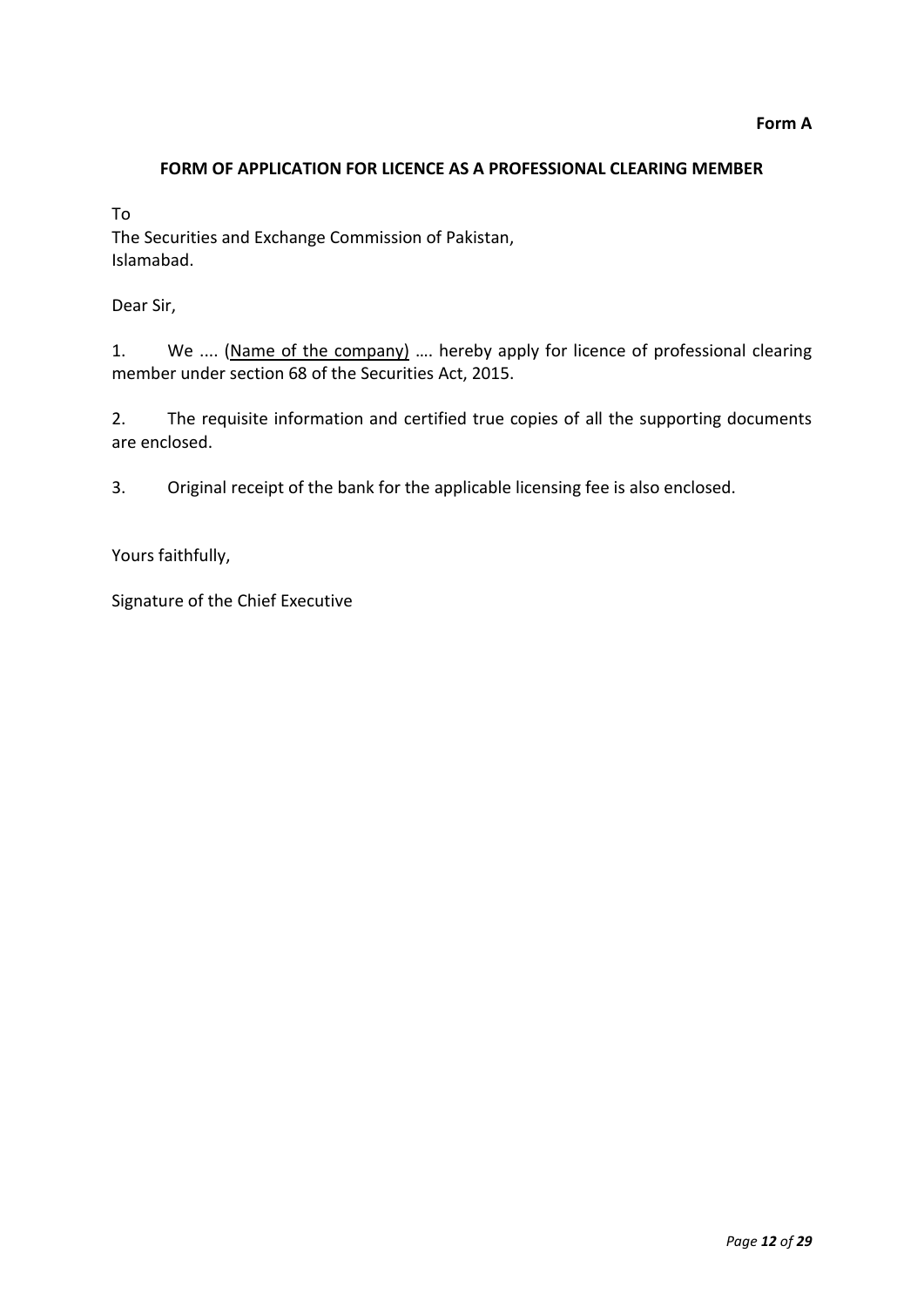# **Information and Documents to be provided along-with application for licence as a professional clearing member**

### **1. General and business information:**

- 1.1. Brief history of the applicant containing at least name of the applicant, date and place of its incorporation, names and contact details of sponsors, directors and senior management officers including group structure, if any.
- 1.2. Address of the registered office of the applicant with complete contact details.
- 1.3. Existing and proposed capital structure including minimum percentage of capital to be contributed and retained by the sponsors.
- 1.4. Details of substantial shareholders of the applicant including a brief profile of their business
- 1.5. Names and profiles of sponsors, directors and senior management officers along-with a conformation with the respective fit and proper criteria provided in these regulations.
- 1.6. Details of ultimate beneficial owners of the applicant: Explanation:- For the purposes of these regulations, the expression "ultimate beneficial owners" includes natural person or individual who ultimately own or control ten percent or more of the entity.
- 1.7. Details of outstanding legal proceedings, if any, initiated against the applicant, its directors or senior management officers by the Commission or any other regulatory authority.
- 1.8. Details in case the applicant, its sponsors, directors, major shareholders or senior management officers have been declared insolvent or bankrupt, or declared defaulter by any authority.
- 1.9. Details of penal actions, if any, taken against the applicant, its sponsors, directors, major shareholders or senior management officers during the last three years by the Commission or any other regulatory authority.
- 1.10. Details of civil and criminal offenses in which the applicant or any of its sponsors, directors or senior management officer has remained involved during the last three years
- 1.11. In case any associated company of the applicant is already licensed under the Securities Act, 2015, the following details shall be provided, namely: -
	- (i) name of such associated company;
	- (ii) details of disciplinary proceedings initiated against such associated company by the Commission or any other regulatory authority during last three years;
	- (iii) details of legal proceedings, if any, initiated against such associated company by the Commission or any other regulatory authority during last three years; and
	- (iv) details of penal action, if any, taken against such associated company by the Commission or any other regulatory authority during the last three years.

# **2. Details of existing and proposed infrastructural facilities**

- 2.1. Detail of IT infrastructure including
	- (i) Computer systems and hardware(s).
	- (ii) Software(s) to be used for providing professional clearing services.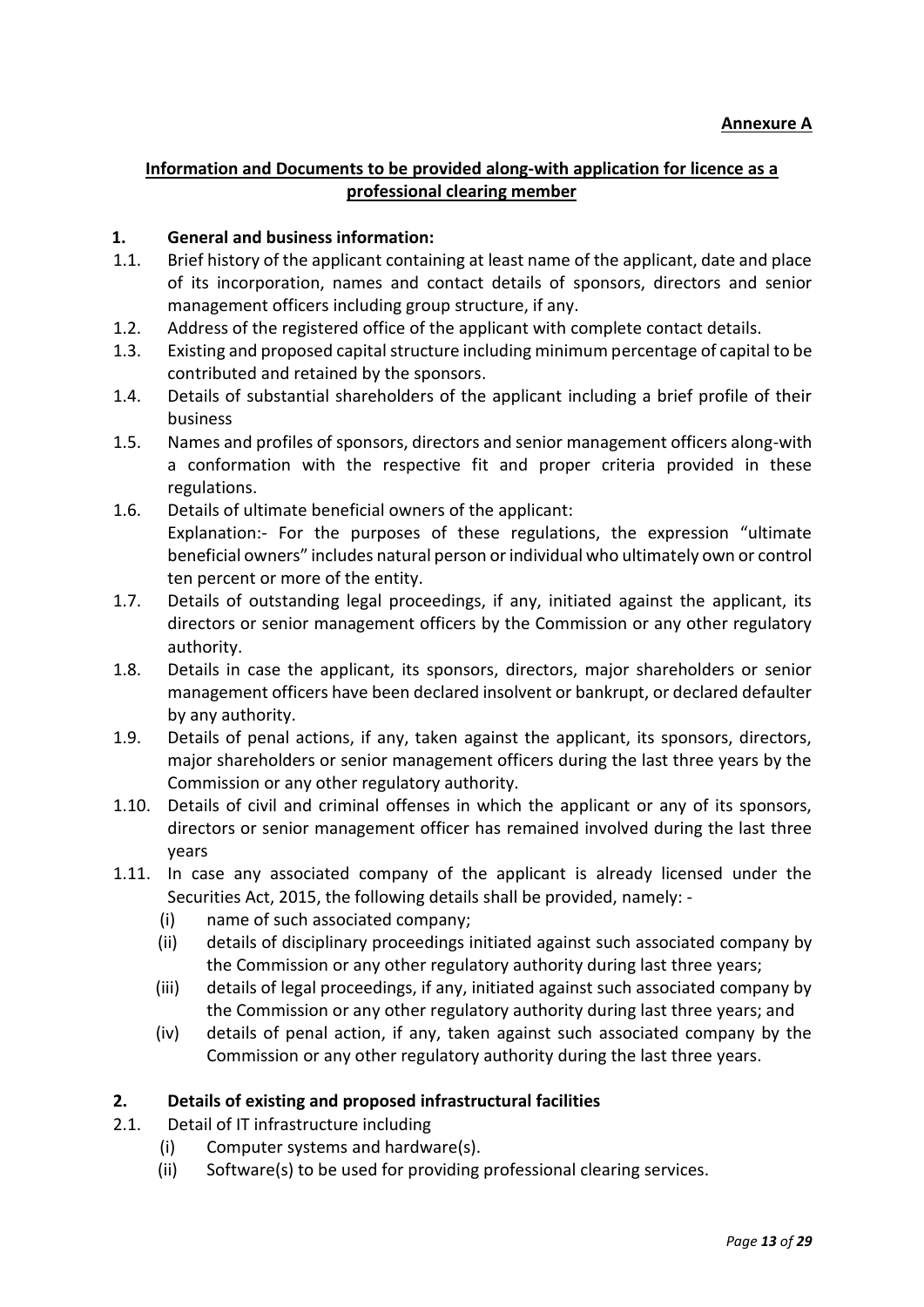- (iii) Disaster recovery and business continuity setup.
- 2.2. Detail of physical infrastructure to demonstrate that it has/will have
	- (i) Adequate office space;
	- (ii) Necessary human resources;

### **3. Other information**

- 3.1. Details of the affiliation and outsourcing contracts, if any
- 3.2. Names of bankers of the applicant
- 3.3. Name of statutory auditors of the applicant
- 3.4. Names of legal advisors/consultants of the applicant
- 3.5. Any other information considered relevant to the business of the professional clearing member
- 3.6. Any significant awards or recognition, collective grievances against the applicant.
- 3.7. Any other information as may be required by the Commission.

### **4. List of documents to be provided along with application:**

- 4.1. Certified copies of the following documents;
	- (i) memorandum and articles of association
	- (ii) certificate of incorporation
	- (iii) certificate of commencement of business
	- (iv) Forms 3, 27, 28 and 29
- 4.2. Audited accounts for the last three years and latest half yearly and quarterly accounts, where applicable.
- 4.3. Proposed operational model, business feasibility and financial projections of the applicant for the next five financial years
- 4.4. Document evidencing compliance with the applicable fit and proper criteria
- 4.5. An Undertaking from the sponsors of the applicant that they will not sell or transfer their shares without prior written approval of the Commission;
- 4.6. An undertaking from the applicant that
	- (i) it will immediately inform the Commission in case of any change in the sponsors/majority shareholders of the sponsoring company.
	- (ii) it will immediately inform the Commission in case of any change in status of compliance of its sponsors, directors, senior management officers are in compliance with all the requirements of the Act and these regulations
- 4.7. Pattern of shareholding, identifying separately the sponsors and shares held by the sponsors
- 4.8. Any other document that the applicant may consider useful to support its application
- 4.9. Any other document as may be required by the Commission.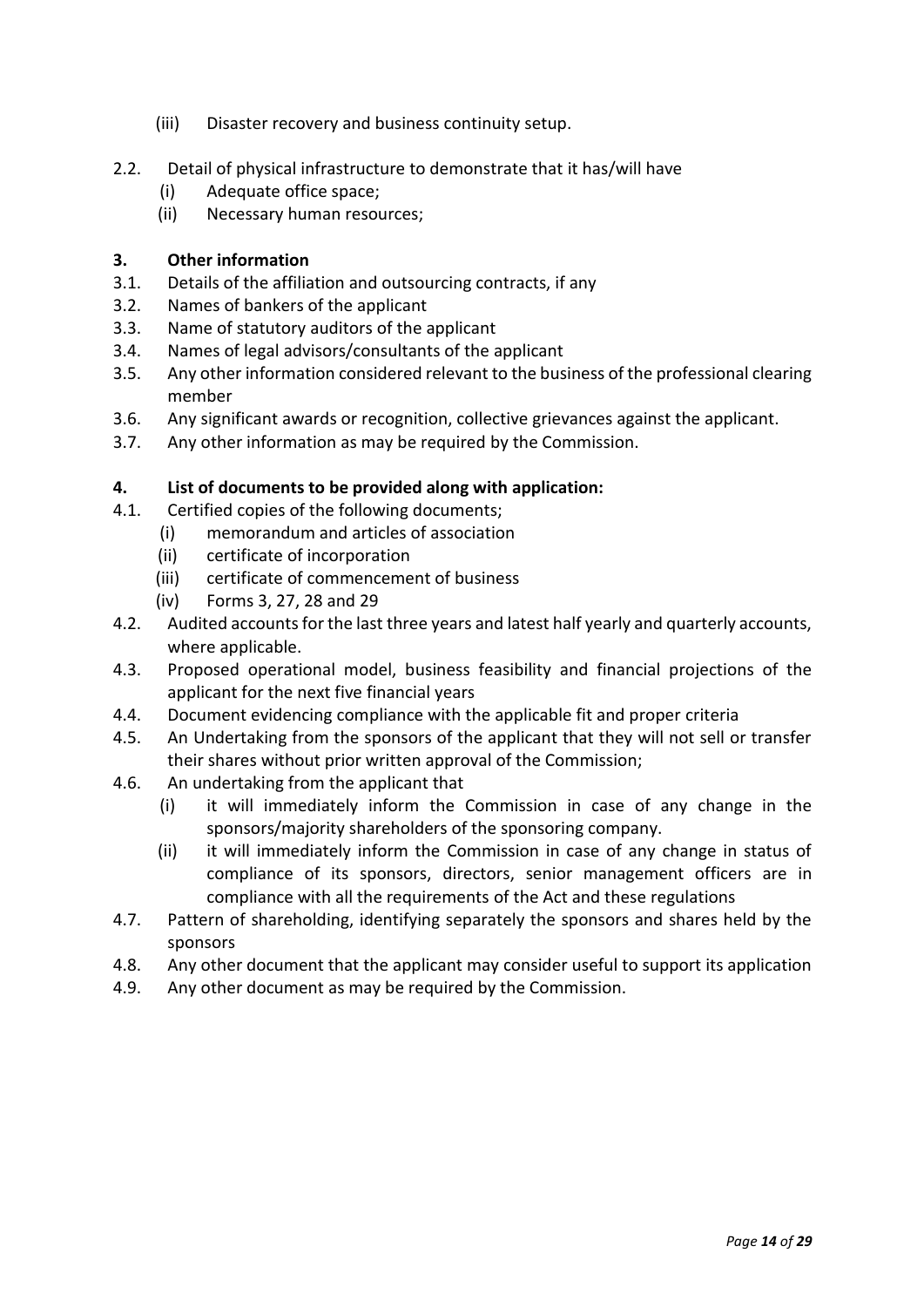**Form B**

### **SECURITIES AND EXCHANGE COMMISSION OF PAKISTAN LICENCE AS PROFESSIONAL CLEARING MEMBER**

No. …..

Islamabad, ...(date)….

The Securities and Exchange Commission of Pakistan having considered the application for licence by..... (Name of the company)…. for professional clearing member under section 68 of the Securities Act, 2015 and being satisfied that the said company is eligible for a licence under the said category, and that it would be in public interest and in the interest of the capital market so to do, hereby grants licence, in exercise of the powers conferred by section 69 of the Securities Act, 2015 to .......(name of the company)…. subject to the provisions of the Securities Act, 2015 and the rules and regulations made thereunder, as amended from time to time.

2. This licence is valid up to one year from the date of issuance.

Signature of the Officer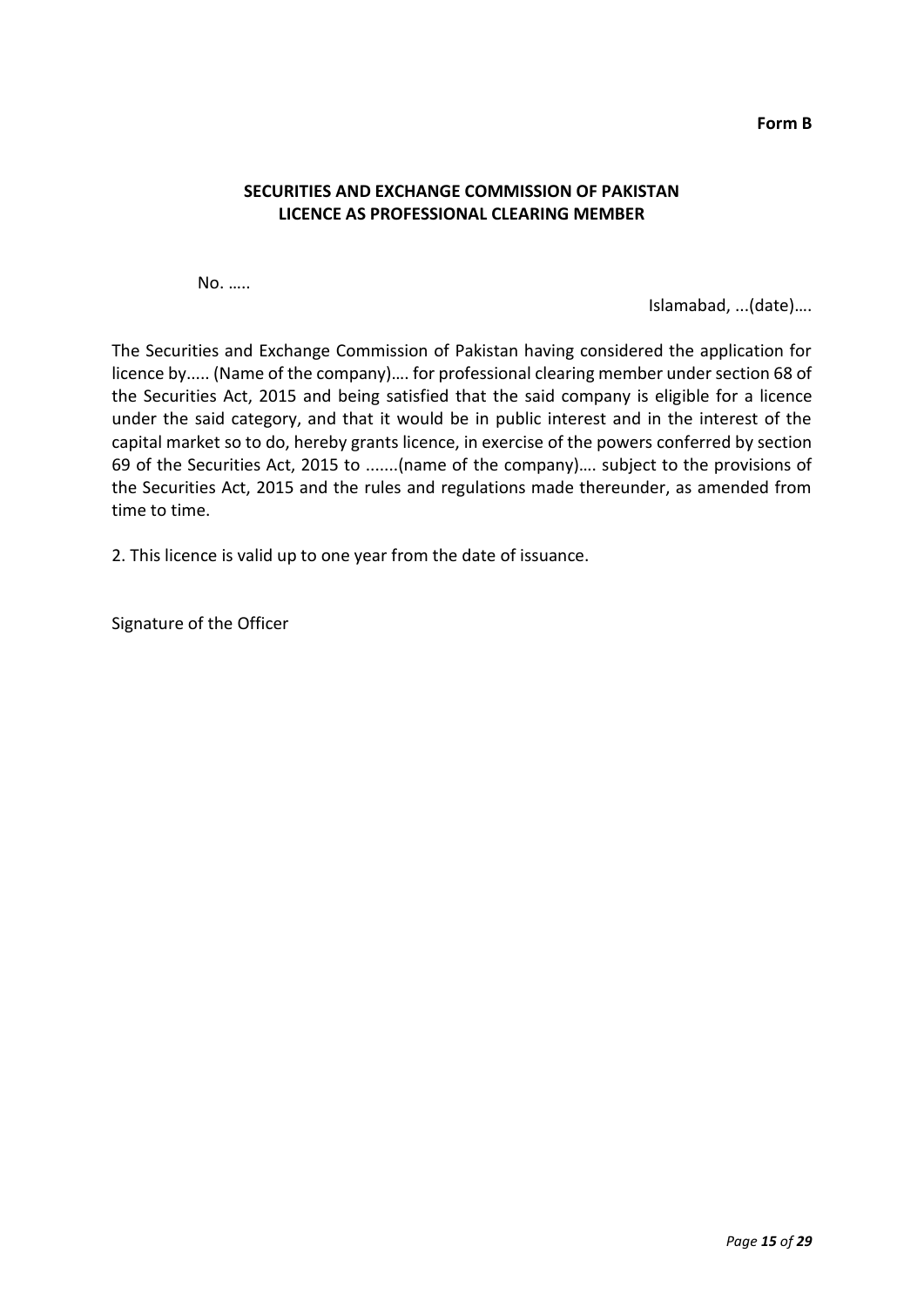## **FORM OF APPLICATION FOR RENEWAL OF LICENCE AS A PROFESSIONAL CLEARING MEMBER**

To

The Securities and Exchange Commission of Pakistan, Islamabad.

Dear Sir,

1. We, .........(Name of the professional clearing member)…. hereby apply for the renewal of the licence of professional clearing member under section 69 of the Securities Act, 2015.

2. The existing licence is due to expire on ……..[date of expiry]...........

3. Original receipt of the bank for the applicable the renewal fee is enclosed.

4. An undertaking stating that the professional clearing member is compliant with of all regulatory requirements including compliance with fit & proper criteria as specified in the Professional Clearing Member (Licensing and Operations) Regulations, 2020 is enclosed.

5. It is requested that the licence be renewed for a period of one year.

Yours faithfully, Signature of the Chief Executive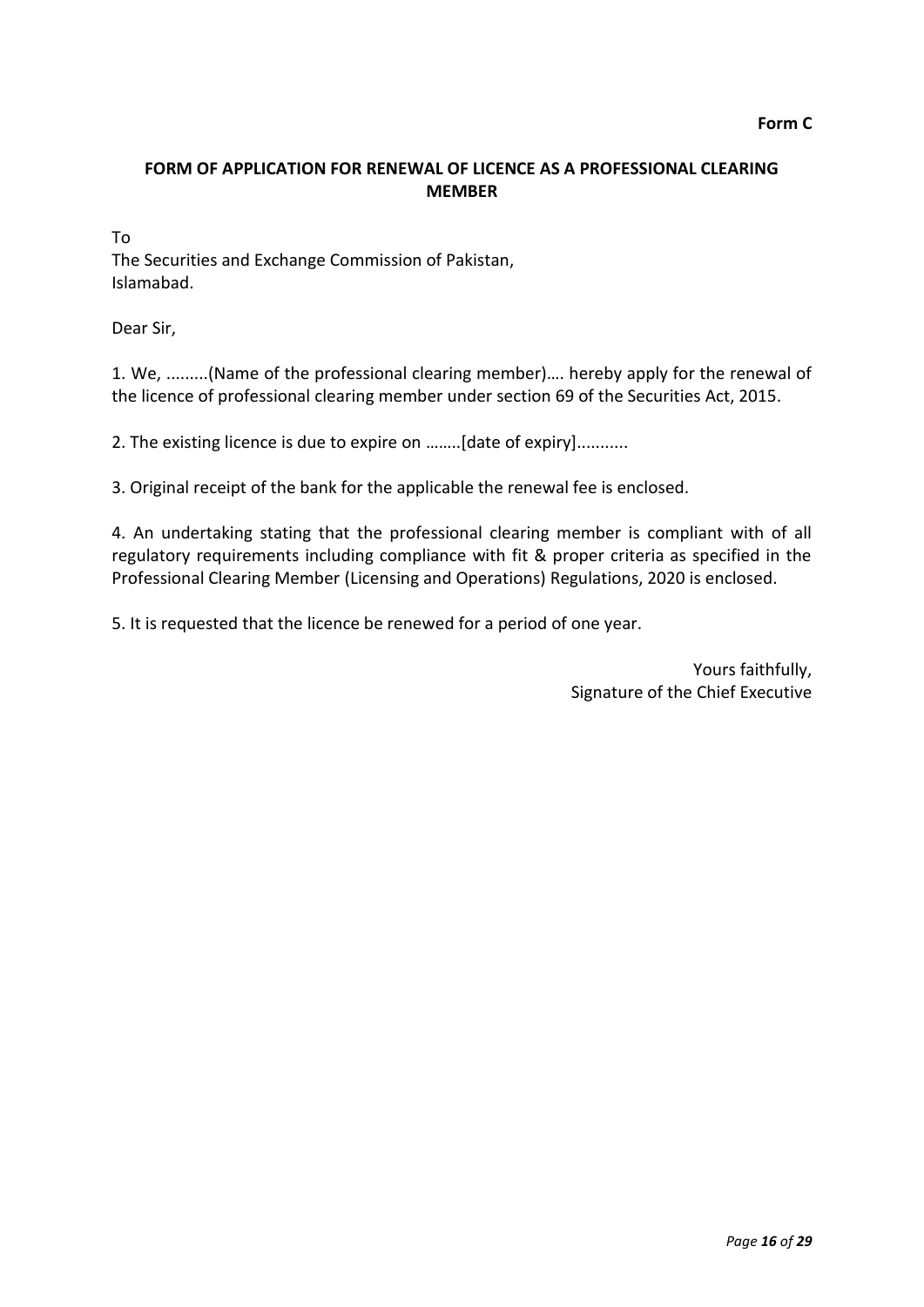**Form D**

## **SECURITIES AND EXCHANGE COMMISSION OF PAKISTAN RENEWAL OF LICENCE AS PROFESSIONAL CLEARING MEMBER**

No. ……..

Islamabad, ....(date)….

The Securities and Exchange Commission of Pakistan having considered the application for renewal of licence by .........(Name of the professional clearing member)…. of the professional clearing member, and being satisfied that the said professional clearing member is eligible for renewal of licence under the said category and that it would be in public interest and in the interest of the capital market so to do, hereby grants renewal of licence to .........(Name of the professional clearing member)…., in exercise of the powers conferred by section 69 of the Securities Act, 2015, for one year subject to the provisions of the Securities Act, 2015 and the rules and regulations made thereunder, as amended from time to time.

Signature of the Officer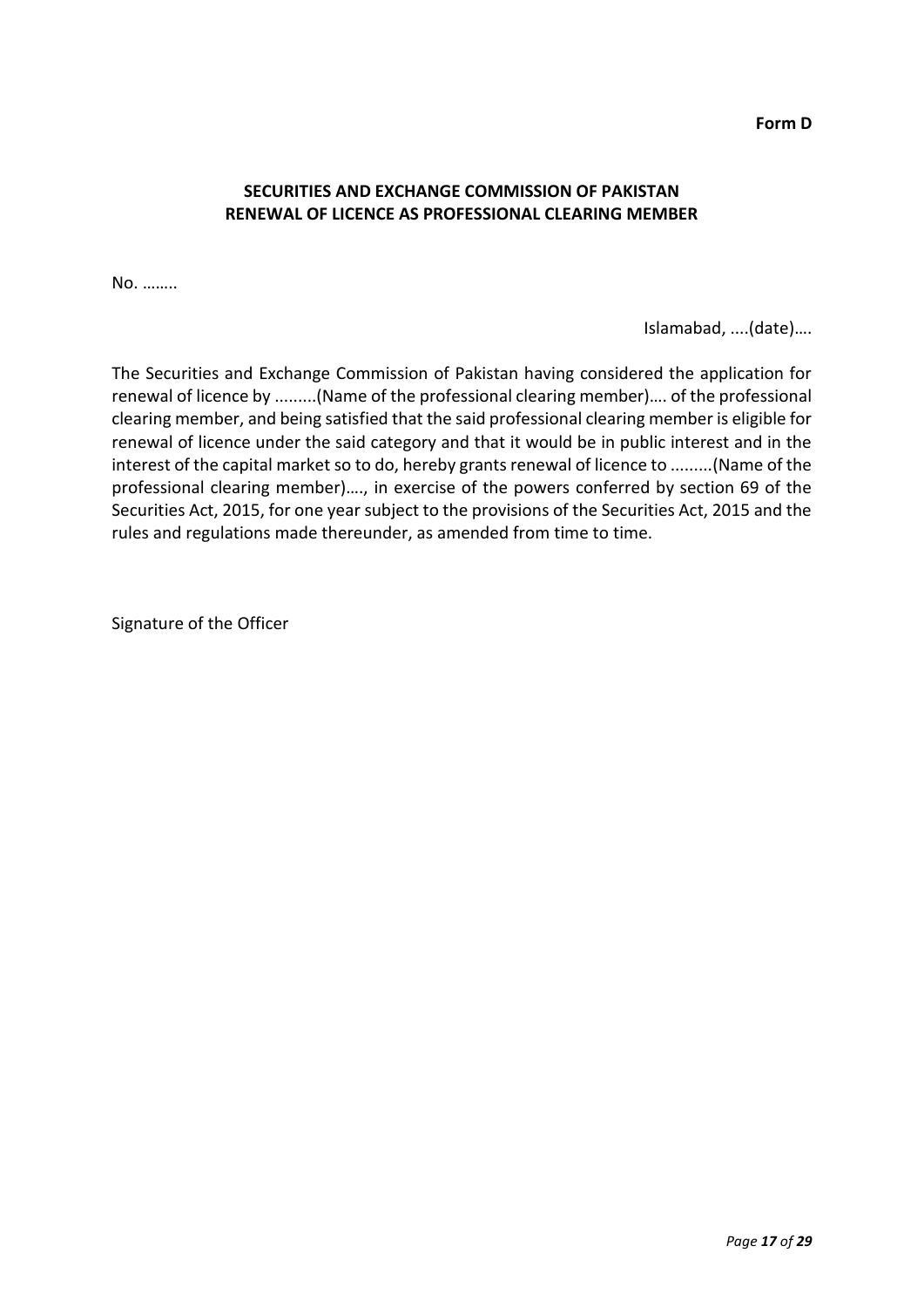# **Annexure-B**

### **LICENSING AND RENEWAL FEES\***

| <b>Description of fee</b>                                        | <b>Amount of fee in PKR</b> |
|------------------------------------------------------------------|-----------------------------|
| Fee to be paid at the time of applying for<br>licence            | Rs.500,000                  |
| Fee to be paid at the time of applying for<br>renewal of licence | Rs. 250,000                 |

\* The above fees shall be deposited into the designated bank account of the Commission, along-with applicable collection charges.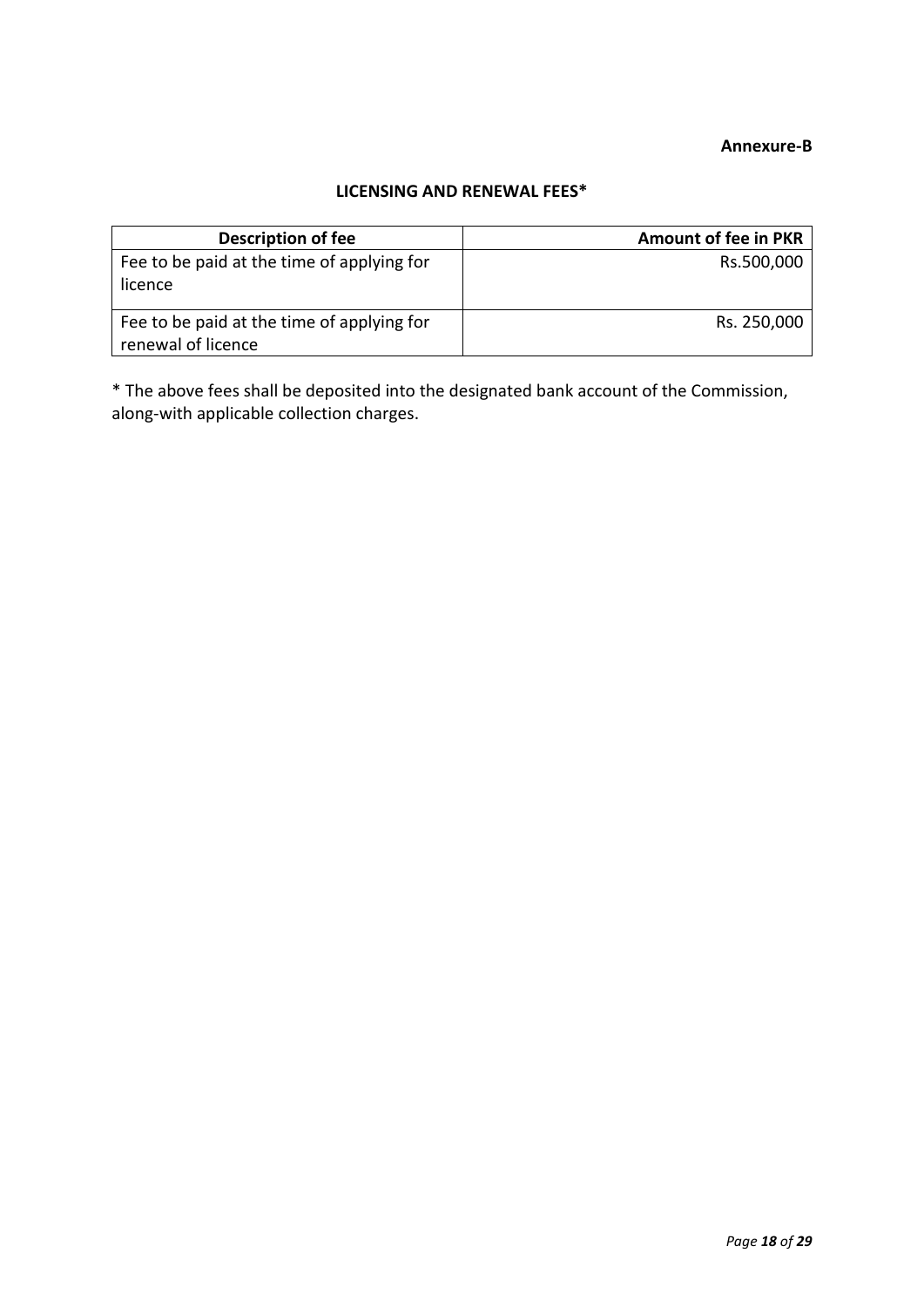# **FORM OF APPLICATION FOR REGISTRATION AS A PROFESSIONAL CLEARING MEMBER**

To

The Securities and Exchange Commission of Pakistan, Islamabad.

Dear Sir,

1. We .... (Name of the company) .... hereby apply for registration to act as professional clearing member.

2. The requisite information and certified true copies of all the supporting documents are enclosed.

Yours faithfully,

Signature of the Chief Executive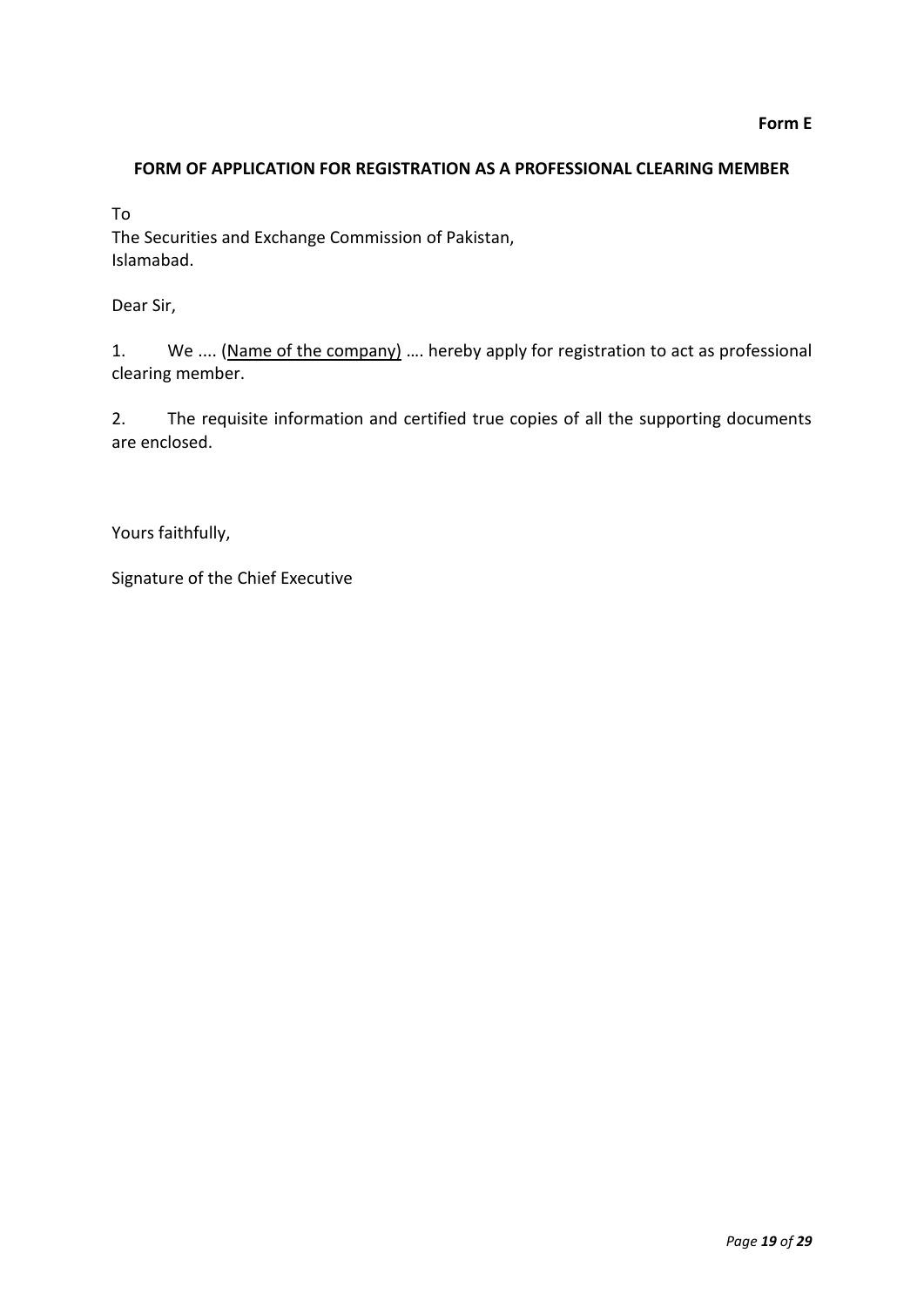# **Annexure C**

# **Information and Documents to be provided along-with application for registration to act as a professional clearing member**

### **1. General and business information:**

- 1.1. Brief history of the applicant containing at least name of the applicant, date and place of its incorporation, names and contact details of sponsors, directors and senior management officers including group structure, if any.
- 1.2. Address of the registered office of the applicant with complete contact details.
- 1.3. Details of substantial shareholders of the applicant including a brief profile of their business.
- 1.4. Names and profiles of sponsors, directors and senior management officers.
- 1.5. In case any associated company of the applicant is already licensed under the Securities Act, 2015, the following details shall be provided, namely: -
	- (i) name of such associated company;
	- (ii) details of legal proceedings, if any, initiated against such associated company by any other regulatory authority during last three years; and
	- (iii) details of penal action, if any, taken against such associated company by any other regulatory authority during the last three years.

### **2. Details of infrastructural facilities**

- 2.1. Detail of IT infrastructure including
	- (i) Software(s) to be used for providing professional clearing services.
	- (ii) Disaster recovery and business continuity setup.

### **3. List of documents to be provided along with application:**

- 3.1. Certified copies of the following documents;
	- (i) memorandum and articles of association
	- (ii) Forms 3, 27, 28 and 29
- 3.2. Audited accounts for the last three years and latest half yearly and quarterly accounts, where applicable.
- 3.3. Proposed operational model, business feasibility and financial projections of the applicant for business of professional clearing member for the next five financial years
- 3.4. Pattern of shareholding, identifying separately the sponsors and shares held by the sponsors.

3.5. Any other document that the applicant may consider useful to support its application Any other document as may be required by the Commission.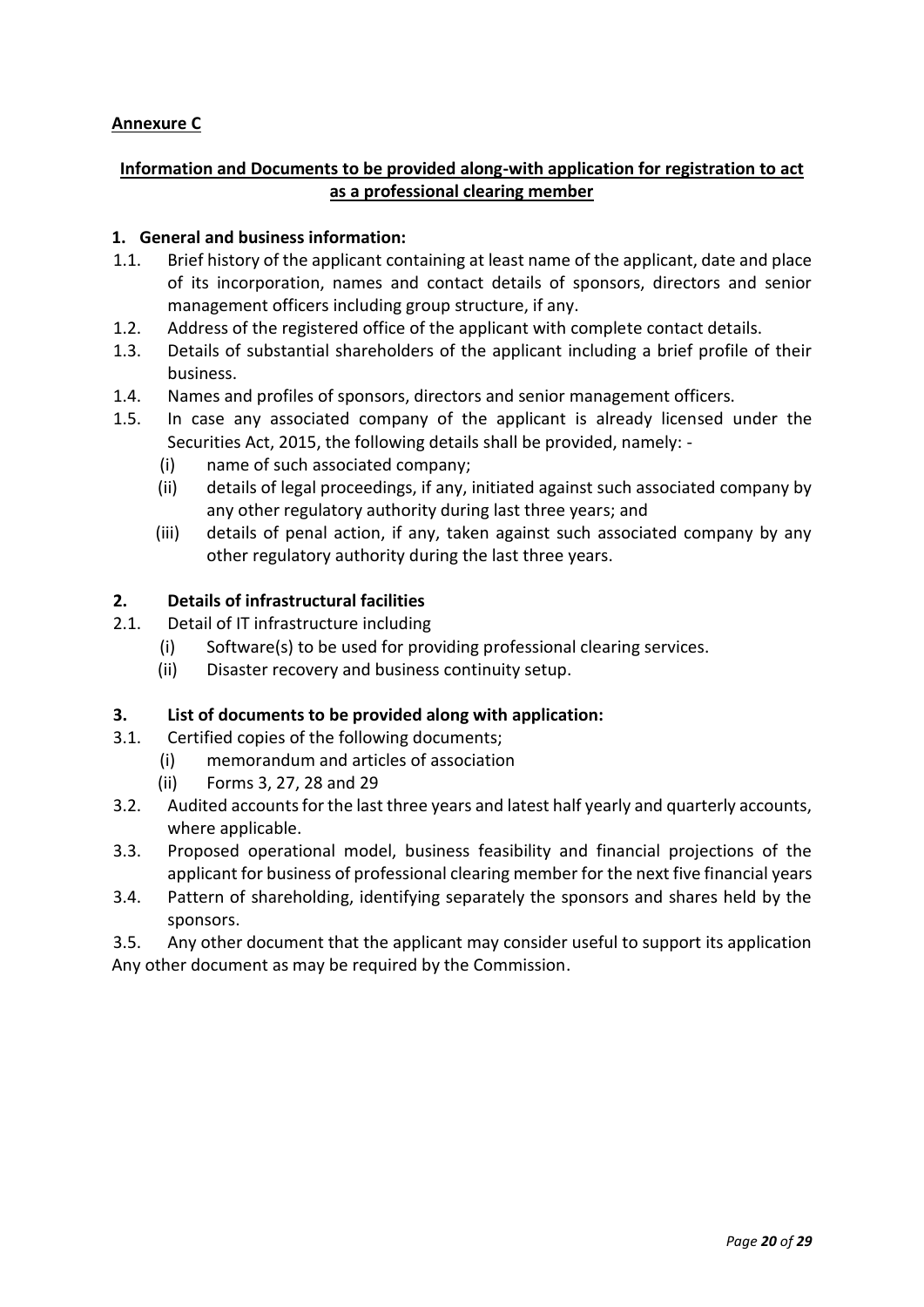#### **FIT AND PROPER CRITERIA**

### **FIT AND PROPER CRITERIA FOR APPLICANT, SPONSORS, DIRECTORS AND SENIOR MANAGEMENT OFFICERS OF PROFESSIONAL CLEARING MEMBERS**

This Fit and Proper Criteria is perpetual in nature and its compliance is mandatory.

All persons subject to Fit and Proper Criteria must submit any change in the submitted information, including financial soundness to the company secretary of the professional clearing member within three business days and the professional clearing member shall within a period of seven business days report the same to the Commission.

In addition to the applicant and the sponsors of the applicant, eligibility of any person desiring to act as a director on the board of directors or senior management officer of a professional clearing member shall be judged on the basis of following criteria, which in the case of directors, shall be in addition to meeting requirements of the Companies Act, 2017 relating to eligibility of a director:

#### **(a) Financial Soundness and Integrity**

(i) The person should not have been adjudged as an insolvent or he should not have suspended payment of debts or compounded liabilities with its/his creditors.

(ii) The person should not have been convicted by a court of competent jurisdiction as a defaulter in payment of any loan to a financial institution including banking company, a Development Financial Institution or a Non- Banking Financial Company.

(iii) The person and companies, firms, sole proprietorship etc. where the person is a chief executive, director (other than nominee director), owner or partner etc., has/have no overdue payment to any customer, financial institution, securities exchange, futures exchange, clearing house, central depository and / or defaulted in payment of any taxes in the individual capacity or as a proprietary concern or any partnership firm or as director in any private unlisted and listed company.

*Explanation:* In case of overdue payment to any financial institution, CIB reports from the State Bank of Pakistan shall be examined and if there is any overdue/past due payment to a financial institution, irrespective of amount, in overdue column of latest CIB report of the person and of the companies, firms, sole proprietorship etc. where such person is a chief executive, director (other than nominee director), owner or partner etc., such person shall not be considered fit and proper person except:

- (a) in case where such overdue amount is under litigation and the same is also appearing as amount under litigation in CIB report;
- (b) No overdue payment is appearing in the overdue column in the subsequent latest CIB report; or
- (c) such person provides the documentary evidence of having no directorship in companies, firms, sole proprietorship etc., other than professional clearing member, showing overdue status in their CIB reports.

In case of overdue amount in CIB report, no rejection shall be made unless the person has been provided an opportunity of making a representation before the Commission.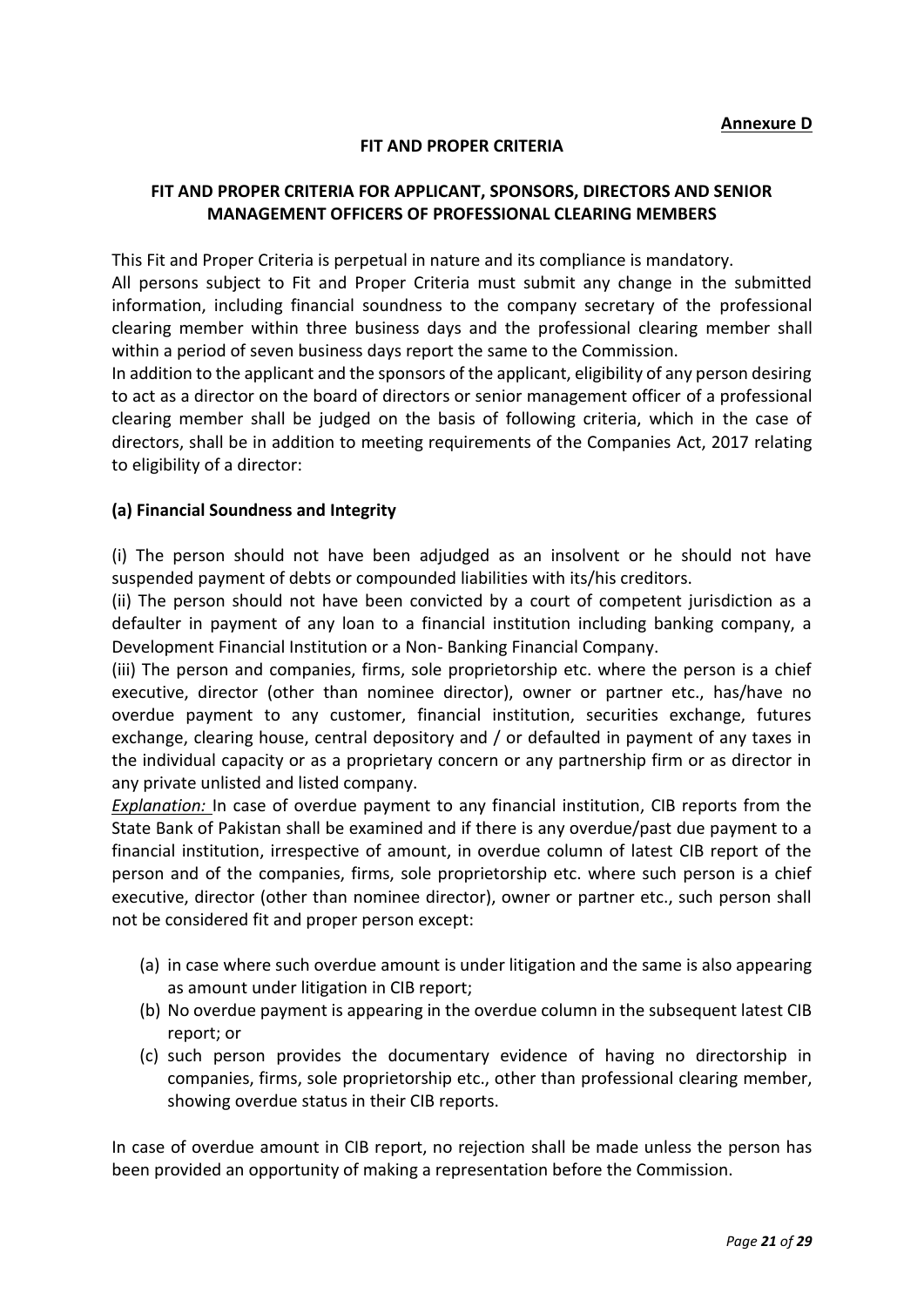(iv) The person should not have been a director and/or chief executive of any company or body corporate which has defaulted in payment of Government duties/taxes/cess or has misused customer securities.

(v) The person should be a tax payer and his name should be borne on the Active Tax Payers List regularly published by Federal Board of Revenue.

Provided that this requirement shall not be applicable in the case of foreign nationals.

## **(b) Educational or other Qualification or Experience**

(i) In case of chief executive officer, the person should:

- a) be a member of a recognized body of professional accountants or possess a postgraduate degree in finance, accountancy, business management, commerce, economics, law, capital market, financial services or related disciplines from a university recognized by the Higher Education Commission of Pakistan, or equivalent; and
- b) have a minimum experience of seven years in a senior management position, preferably in the regulated financial services sector.

Suitability of the chief executive officer shall be assessed by the Commission through interview prior to appointment.

(ii) In case of compliance officer, the person shall

- a) be a member of a recognized body of professional accountants, or possess a graduate degree in finance, accountancy, business management, commerce, economics, capital market, financial services or related disciplines from a university recognized by the Higher Education Commission of Pakistan, or equivalent; and
- b) have a minimum experience of three years in audit, finance or compliance functions or any other managerial position in a company in the financial sector.

Provided that for all of the above persons, where a person possesses seven years of relevant experience of the capital markets, the minimum qualification requirement shall be relaxed.

(iii) Any other senior management officer must be a qualified professional possessing relevant experience and degree relating to the job/assignment and must have demonstrated, through his qualification and experience, the capacity and suitability to successfully undertake the cognate responsibilities of the position.

(iv) The directors and senior management officers must be fully conversant with the duties of director or senior management officer, as the case may be, as specified under the statutes, rules and regulations, memorandum and articles of association and the Corporate Governance Code.

# **(c) Competency**

(i) Membership or licence of the person or any company in which the person was a director during the last three years has not been suspended/cancelled by the Commission, any other regulatory authority, any professional body, association or relevant entity e.g. the securities or futures exchange, central depository or clearing house.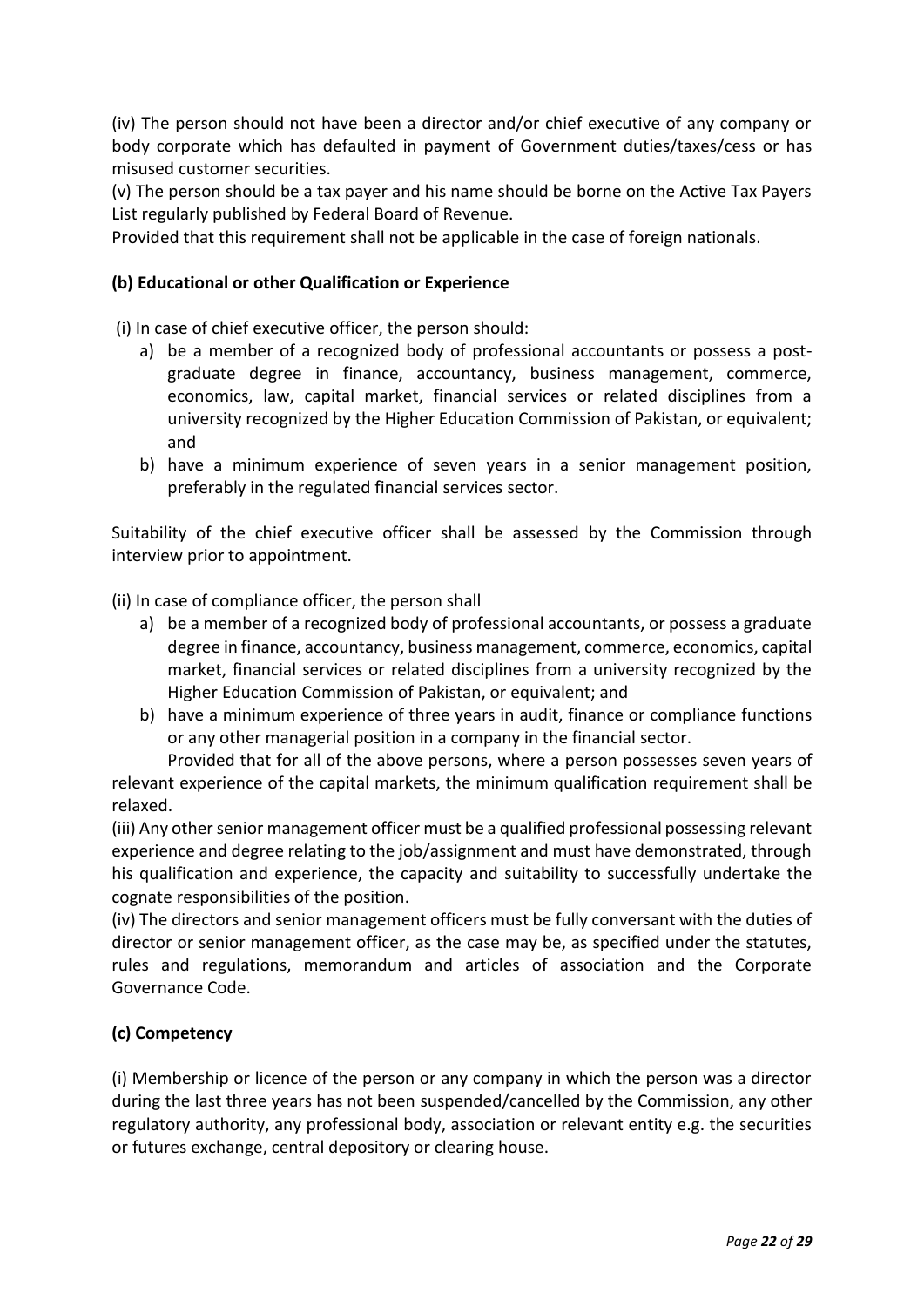Provided that eligibility of a person may be considered on the basis of prior clearance obtained from any such organization that suspended/ cancelled the membership or licence.

(ii) No proceedings are pending with respect to the applicant's winding up, insolvency or analogous relief.

(iii) The person should not have been disqualified/ removed from the post of a key executive position of a company by the Commission or any other regulatory authority.

## **(d) Integrity, Honesty and Reputation**

(i) The person should not have been convicted in any criminal offence or directly involved in any settlement in civil/ criminal proceedings in a court of law, particularly with regard to moral turpitude, investments, financial/business misconduct, fraud/ forgery, breach of trust, financial crime etc. and/ or it has not been concluded by any regulatory authority that the person has been associated with any unauthorized financial activity including illegal brokerage business.

(ii) No investigation/enquiry/inspection, conducted under Section 139 of the Securities Act, 2015, Section 83 of the Futures Market Act, 2016, Section 29 of the Securities and Exchange Commission of Pakistan Act, 1997, Section 21 of the Securities and Exchange Ordinance, 1969, Section 256 or Section 257 of the Companies Act, 2017, has been concluded against the person by the Commission with material adverse findings or any settlement in civil/criminal proceedings particularly with regard to investments, financial matters/business, misconduct, fraud, formation or management of a corporate body etc. by any regulatory authorities (within or outside Pakistan), professional bodies or government bodies/agencies.

(iii) The person has not defaulted on settlement of a customer complaint where such complaint has been adjudicated by the Commission or the securities exchange.

(iv) An order restraining, prohibiting or debarring the person from dealing in securities in the capital market or from accessing the capital market has not been passed; or penalty of Rs.500,000/- or more has not been imposed on it/him/her by the Commission in the last three years, in respect of any laws administered by the Commission.

Provided that a person may be considered eligible in case a period of at least three years from the date of expiry of the period specified in the order for which such person has been restrained/prohibited/debarred has elapsed.

(v) The sponsors, director or senior management officer should not have been penalized for providing false or misleading information either to the Commission or to any of the regulatory body, securities exchange, central depository or a clearing house.

(vi) The person should not have been actively involved in the management of a company whose registration or licence has been revoked or cancelled or which has gone into liquidation or other similar proceedings due to financial irregularities or malpractices.

(vii) The person must not be ineligible, under the Companies Act, 2017 or any other legislation from acting as a director.

(viii) The person should not have entered into a plea bargain arrangement with the National Accountability Bureau.

### **(e) Additional Criteria for Independent Directors**

(i) The person has no relationship with the professional clearing member that would interfere with him exercising independent professional judgment as a director and he can be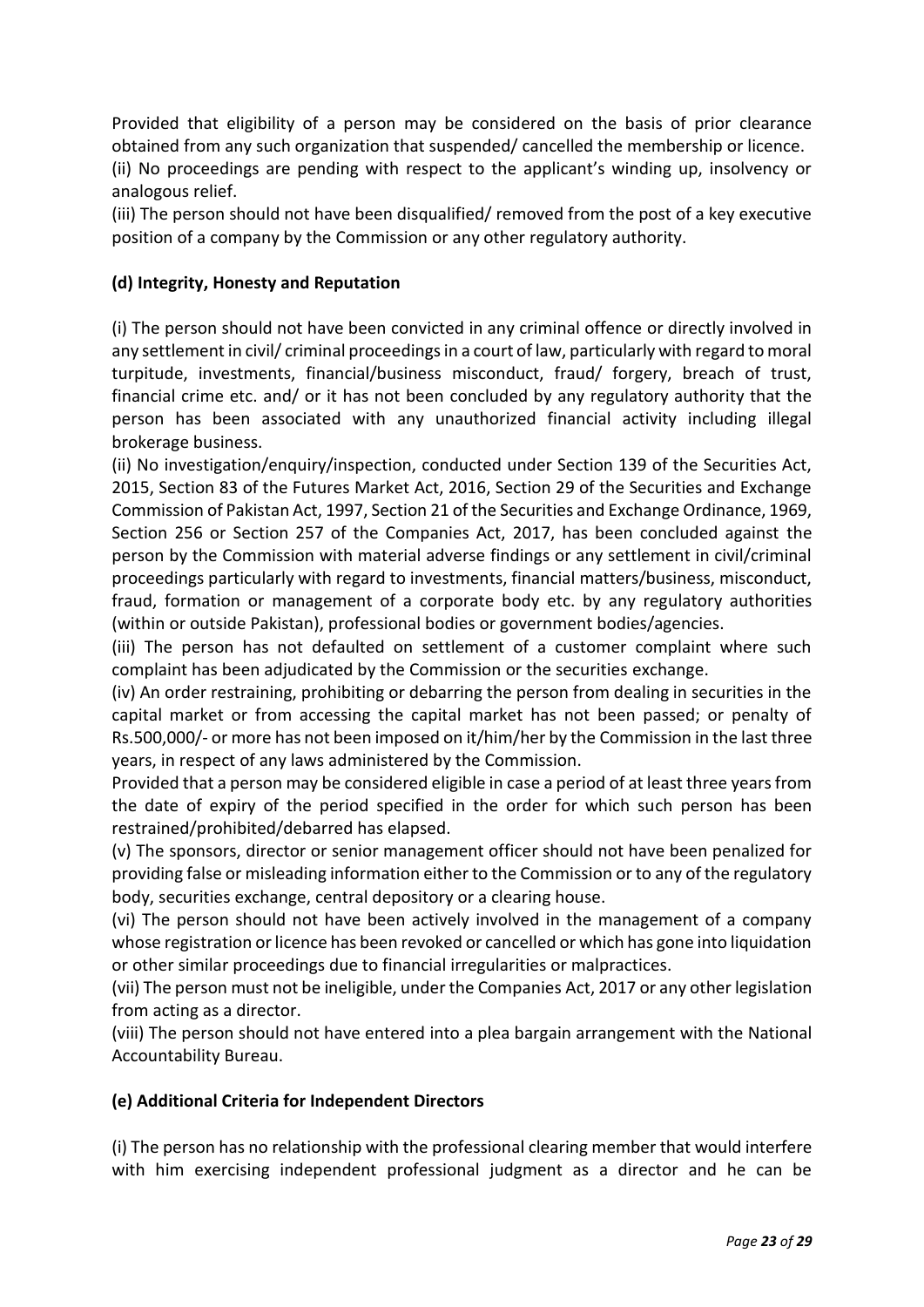reasonably perceived as being able to exercise independent business judgment without being subservient to any apparent form of interference.

(ii) The person should not be a director, officer, sponsor or shareholder of a company holding TRE certificate or any holding or subsidiary company of such company.

(iii) The person's immediate family member is also not a director, officer, sponsor or shareholder of a company holding TRE certificate and/or the combined shareholding of the immediate family members in any company licensed as a professional clearing member does not exceed twenty percent.

(iv) It shall be mandatory to disclose any shareholding in a listed company in such person's name or in the name of his/her immediate family member or in the name of an entity being managed or controlled by him/her or his/her immediate family member to the professional clearing member;

- a. at the time of submission of initial information; and
- b. on quarterly basis for the respective period.

(v) The person shall not simultaneously be serving as a director on the board of more than seven listed companies.

(vi) The person should have:

- a) membership of a recognized body of professional accountants; or a CFA degree; or a graduate degree in finance, accountancy, business management, commerce, economics, law, capital market, financial services or related disciplines from a university recognized by the Higher Education Commission of Pakistan, or equivalent;
- b) have an experience of at least five years in activities relating to capital market, preferably professional clearing member business; and
- c) the suitability of person for the position of independent director shall be assessed by the board prior to his/her appointment.

Note:

- In case of any ambiguity in determination of fitness and propriety of a person in terms of this criteria, the decision of the Commission shall be final and binding upon the professional clearing member.
- Along-with the application for licence for a professional clearing member:
	- a) the applicant's individual sponsors, directors and senior management officers shall submit the following duly filled form of information and the affidavit; and
	- b) the authorized person on behalf of the applicant and authorized person on behalf of the sponsors where the sponsor is a company, shall submit the following duly filled affidavit.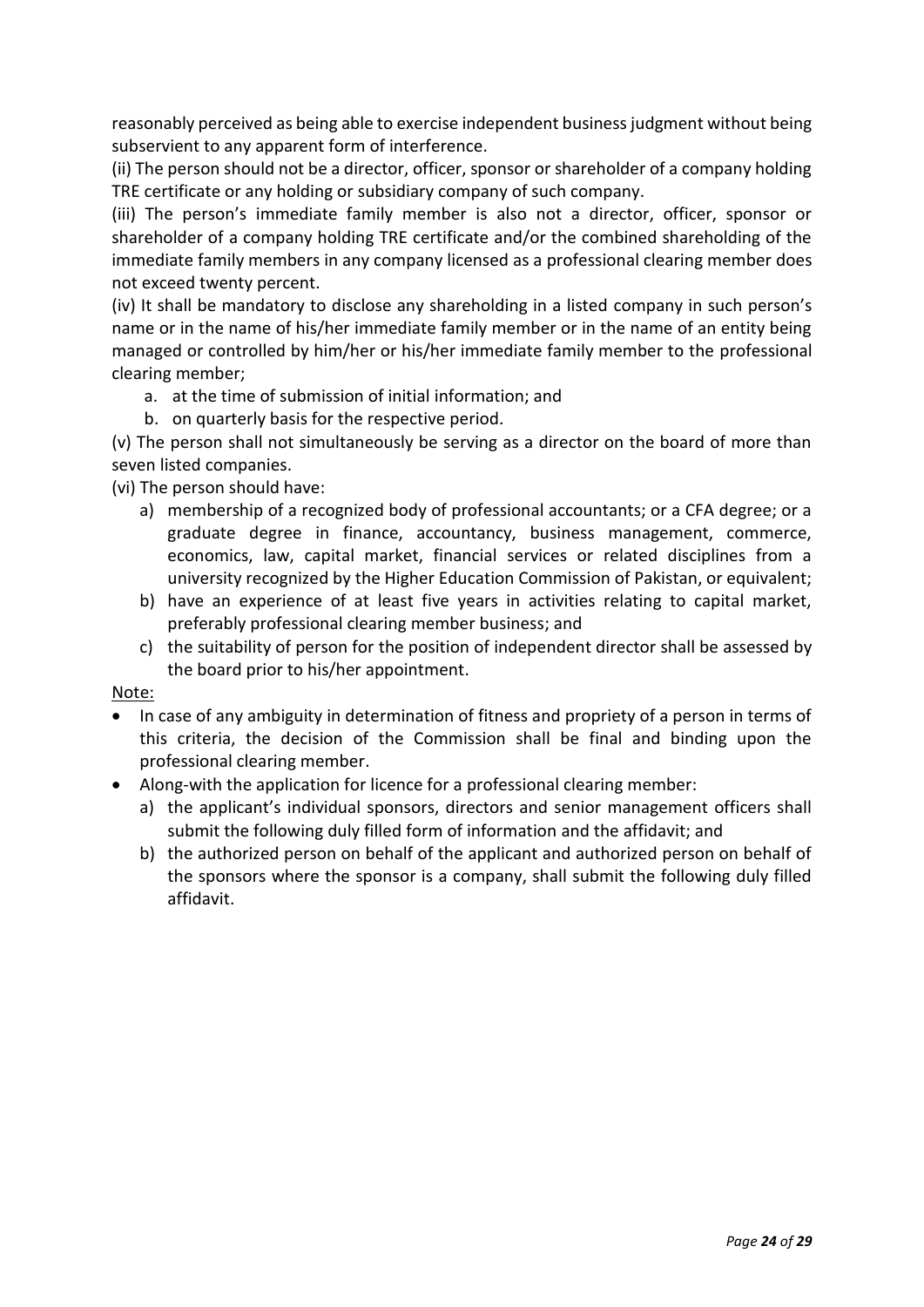# **Information to be provided by individual sponsors, directors and senior management officers of the \_\_\_\_** (name of professional clearing member)\_\_\_

| 1.               | Curriculum Vitae/Resume containing:                                                                                                      |                                                                 |                         |  |             |  |                                                                                      |  |
|------------------|------------------------------------------------------------------------------------------------------------------------------------------|-----------------------------------------------------------------|-------------------------|--|-------------|--|--------------------------------------------------------------------------------------|--|
| (a)              | Name:                                                                                                                                    |                                                                 |                         |  |             |  |                                                                                      |  |
| (b)              | Father's or Husband Name:                                                                                                                |                                                                 |                         |  |             |  |                                                                                      |  |
| (c)              |                                                                                                                                          |                                                                 | C.N.I.C # (attach copy) |  |             |  |                                                                                      |  |
| (d)              | Latest photograph                                                                                                                        |                                                                 |                         |  |             |  |                                                                                      |  |
| (e)              | Nationality:                                                                                                                             |                                                                 |                         |  |             |  |                                                                                      |  |
| (f)              | Age:                                                                                                                                     |                                                                 |                         |  |             |  |                                                                                      |  |
| (g)              | Contact details:                                                                                                                         |                                                                 |                         |  |             |  |                                                                                      |  |
|                  | i) Residential address:                                                                                                                  |                                                                 |                         |  |             |  |                                                                                      |  |
|                  | ii) Business address:                                                                                                                    |                                                                 |                         |  |             |  |                                                                                      |  |
|                  | iii) Tel:                                                                                                                                |                                                                 |                         |  |             |  |                                                                                      |  |
|                  | iv) Mobile:                                                                                                                              |                                                                 |                         |  |             |  |                                                                                      |  |
|                  | v) Fax:                                                                                                                                  |                                                                 |                         |  |             |  |                                                                                      |  |
|                  | vi) E-mail:                                                                                                                              |                                                                 |                         |  |             |  |                                                                                      |  |
| (h)              | National Tax Number:                                                                                                                     |                                                                 |                         |  |             |  |                                                                                      |  |
| (i)              | Present occupation:                                                                                                                      |                                                                 |                         |  |             |  |                                                                                      |  |
| (j)              | Qualification(s):                                                                                                                        |                                                                 |                         |  |             |  |                                                                                      |  |
|                  | i) Academic:                                                                                                                             |                                                                 |                         |  |             |  |                                                                                      |  |
|                  | ii) Professional:                                                                                                                        |                                                                 |                         |  |             |  |                                                                                      |  |
|                  | company/institution) Information to be provided on the following sample format*:<br>Name of Organization<br>Designation<br>Period<br>Sr# |                                                                 |                         |  |             |  |                                                                                      |  |
|                  |                                                                                                                                          | $\mathbf 1$                                                     | Company A               |  |             |  | DD/MM/YY - DD/MM/YY                                                                  |  |
|                  |                                                                                                                                          | 2                                                               | Company B               |  |             |  | DD/MM/YY - DD/MM/YY                                                                  |  |
| $\overline{2}$ . |                                                                                                                                          |                                                                 |                         |  |             |  |                                                                                      |  |
|                  | 1. Nature of directorship:                                                                                                               |                                                                 |                         |  |             |  |                                                                                      |  |
|                  | a) Executive<br>b) Non-executive                                                                                                         |                                                                 |                         |  |             |  |                                                                                      |  |
|                  | 2. Status of directorship:                                                                                                               |                                                                 |                         |  |             |  |                                                                                      |  |
|                  |                                                                                                                                          | a) Nominee director b) Elected director c) Independent director |                         |  |             |  |                                                                                      |  |
|                  |                                                                                                                                          |                                                                 |                         |  |             |  |                                                                                      |  |
|                  | Number of shares subscribed or held                                                                                                      |                                                                 |                         |  |             |  |                                                                                      |  |
|                  | Nominated by (name of shareholder/ nominating entity)                                                                                    |                                                                 |                         |  |             |  |                                                                                      |  |
|                  |                                                                                                                                          |                                                                 |                         |  |             |  |                                                                                      |  |
| 3.               |                                                                                                                                          |                                                                 |                         |  |             |  | Names of companies, firms and other organizations of which the person is presently a |  |
|                  | director, partner, office holder or major shareholder (Information to be provided on the                                                 |                                                                 |                         |  |             |  |                                                                                      |  |
|                  | following sample format*)                                                                                                                |                                                                 |                         |  |             |  |                                                                                      |  |
|                  | $Sr.$ #                                                                                                                                  |                                                                 | Name of Organization    |  | Designation |  | Period                                                                               |  |
|                  | $\mathbf{1}$                                                                                                                             |                                                                 | Company A               |  |             |  | DD/MM/YY - DD/MM/YY                                                                  |  |
|                  |                                                                                                                                          |                                                                 |                         |  |             |  |                                                                                      |  |
|                  | $\overline{2}$                                                                                                                           |                                                                 | Company B               |  |             |  | DD/MM/YY - DD/MM/YY                                                                  |  |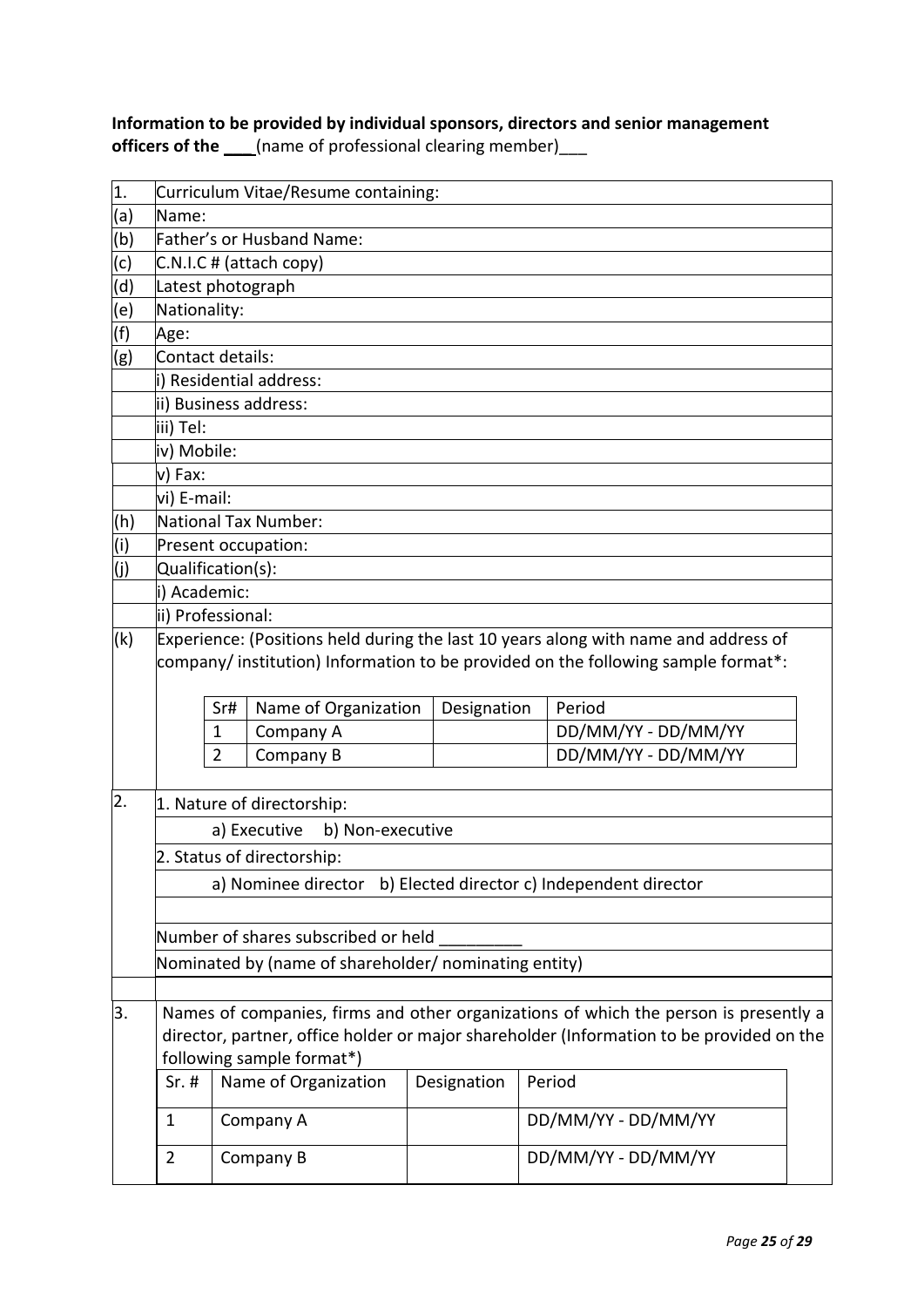4. Names of any persons on the board of the (name of professional clearing member) who are related to the applicant.

Signature \_\_\_\_\_\_\_\_\_\_\_\_\_\_\_\_\_\_\_\_\_\_\_\_\_\_\_\_\_\_\_\_\_\_\_\_\_\_

\*use additional sheets if required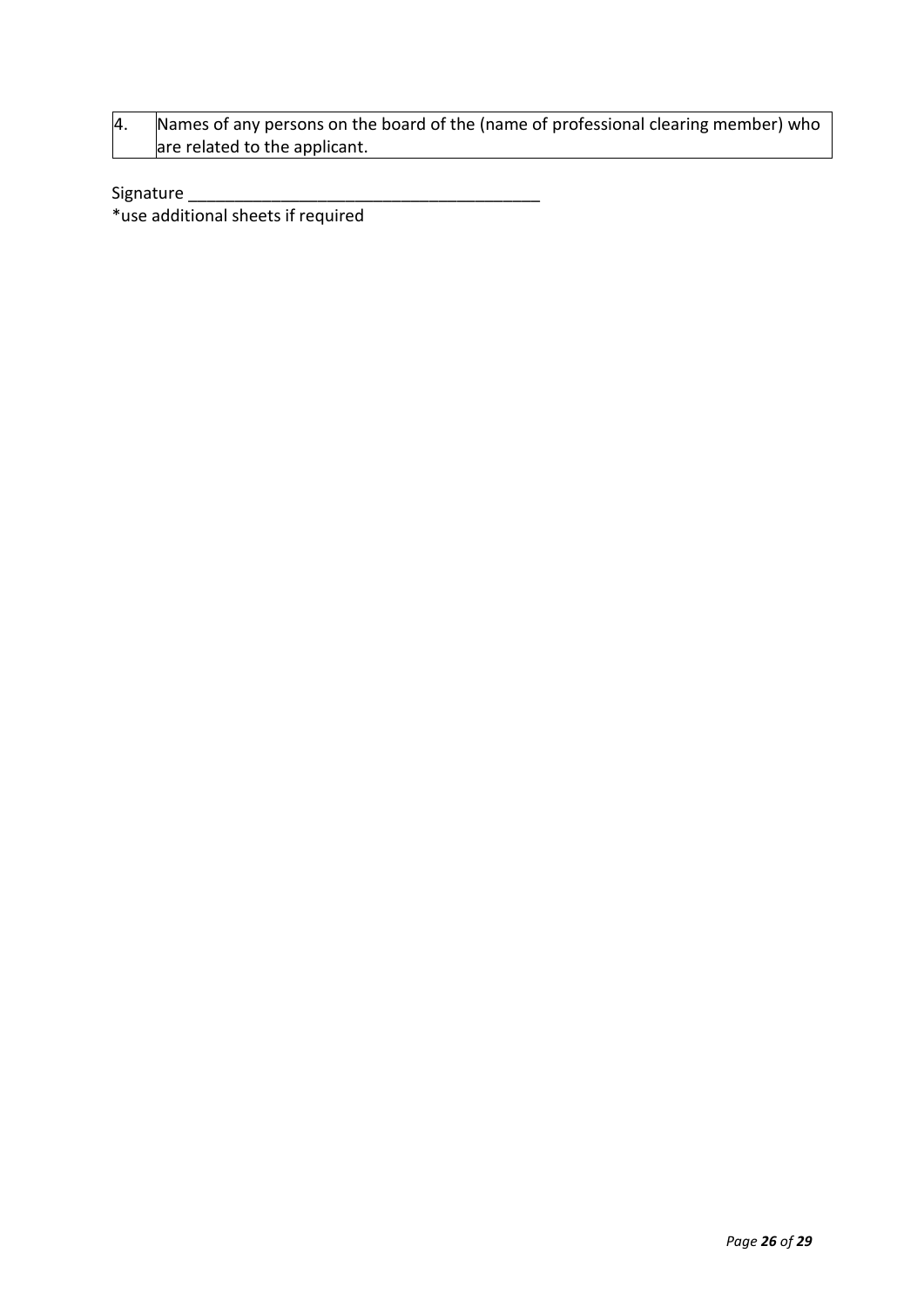# **Affidavit to be provided by the applicant, sponsors, directors and senior management officers of the applicant**

*(On Stamp Paper of Appropriate Value)*

#### **AFFIDAVIT**

#### **A. In case of an individual in his/her own capacity:**

|    | son/daughter/wife of | adult, resident                                  |  |  |  |
|----|----------------------|--------------------------------------------------|--|--|--|
| of |                      | and holding CNIC/ Passport No.                   |  |  |  |
|    |                      | do hereby state on solemn affirmation as under:- |  |  |  |

1. That I am eligible for ……the position of director/senior management officer….(OR) being sponsor….. of the (name of applicant)….. according to the Fit and Proper Criteria specified as per the Professional clearing members (Licensing and Operations) Regulations, 2020.

2. That I and the companies, firms, sole proprietorship etc. where I am a chief executive, director (other than nominee director), owner or partner etc. have no overdue payment to any financial institution.

3. That I hereby confirm that the statements made and the information given by me are correct and that there are no facts which have been concealed.

4. That I have no objection if the ..(name of applicant)…, or the SECP requests or obtains information about me from any third party.

5. That I undertake to bring to the attention of the … (name of applicant)…. any matter which may potentially affect my status as sponsor/director/senior management officer as per the fit and proper criteria specified in the Professional clearing members (Licensing and Operations) Regulations, 2020.

6. That all the documents provided to ….(name of applicant)…., are true copies of the originals and I have compared the copies with their respective originals and certify them to be true copies thereof.

7. That I will comply with any other condition as may be specified by the Commission.

### **B. In case of an individual as authorized person on behalf of sponsors:**

I, \_\_\_\_\_\_\_\_\_\_\_\_\_\_\_\_\_\_\_\_\_\_\_\_\_\_\_ son/daughter/wife of \_\_\_\_\_\_\_\_\_\_\_\_\_\_\_\_\_\_\_\_\_\_\_\_\_\_\_\_ adult, resident of \_\_\_\_\_\_\_\_\_\_\_\_\_\_\_\_\_\_\_\_\_\_\_\_\_\_\_\_\_\_\_\_\_\_\_\_\_\_\_\_\_\_\_\_\_\_ and holding CNIC/ Passport No. \_\_\_\_\_\_\_\_\_\_\_\_\_\_\_\_\_\_\_\_\_\_\_\_\_\_ , on behalf of …..(name of institution)….. being sponsor of the

…( name of applicant)….. do hereby state on solemn affirmation as under:-

1. That ….(name of the institution)….. is eligible for being sponsor of the ….(name of applicant)….. according to the Fit and Proper Criteria specified as per the Professional clearing members (Licensing and Operations) Regulations, 2020.

2. That ….….(name of the institution)….., and the companies, firms, sole proprietorship etc. associated with ….….(name of the institution)….., have no overdue payment to any financial institution.

3. That I hereby confirm that the statements made and the information given by me are correct and that there are no facts which have been concealed.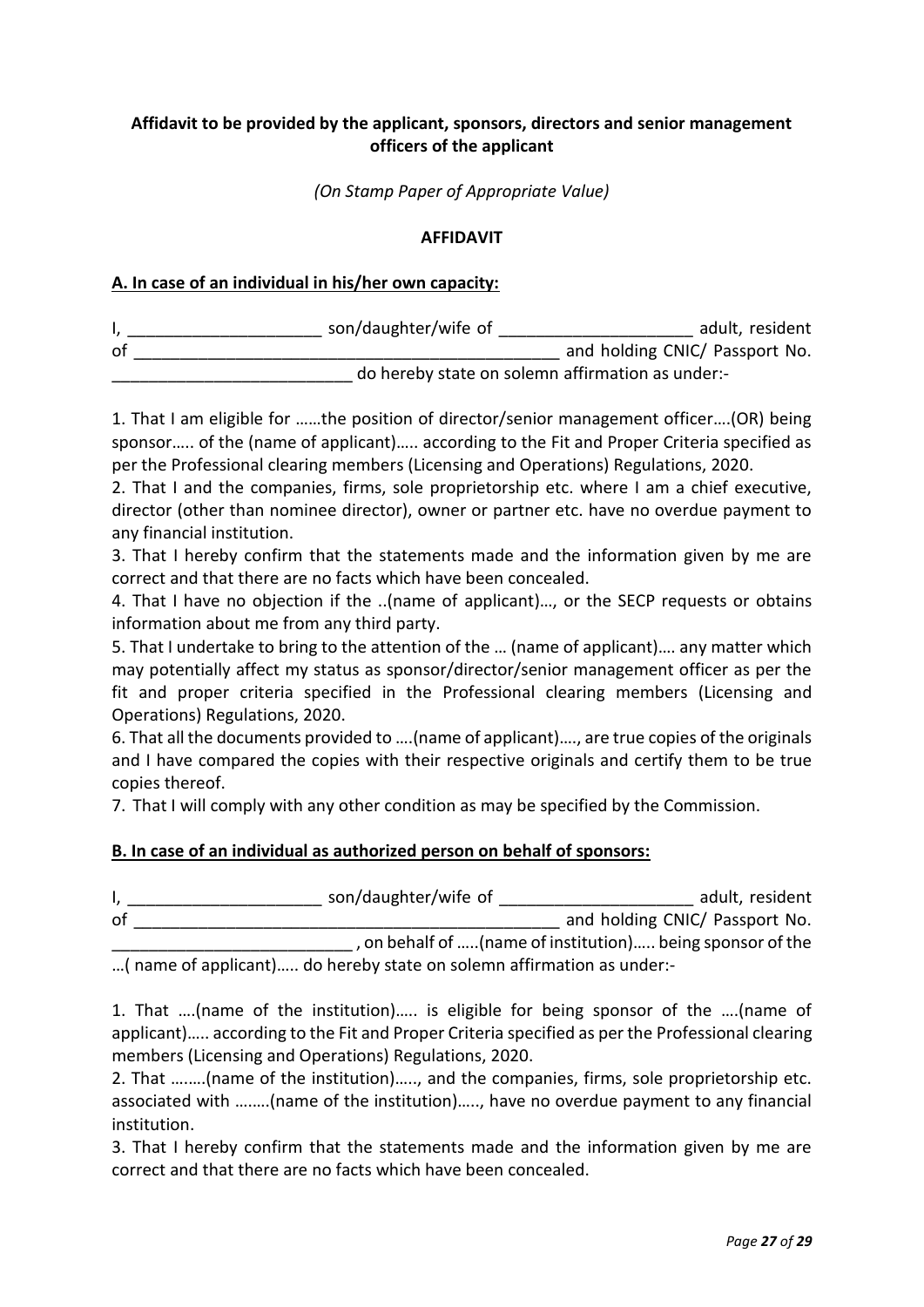4. That ….….(name of the institution)….. has no objection if the ..(name of applicant).., or the SECP requests or obtains information about ….….(name of the institution)….. from any third party.

5. That I undertake, on; behalf of ….….(name of the institution)….. that ….….(name of the institution)….. will bring to the attention of the … (name of applicant)…. any matter which may potentially affect its status as sponsor of the … (name of applicant)…. as per the fit and proper criteria specified in the Professional clearing members (Licensing and Operations) Regulations, 2020.

6. That all the documents provided to ….(name of applicant)…. are true copies of the originals and I have compared the copies with their respective originals and certify them to be true copies thereof.

### **C. In case of an individual as authorized person on behalf of applicant:**

I, \_\_\_\_\_\_\_\_\_\_\_\_\_\_\_\_\_\_\_\_\_\_\_\_\_\_\_ son/daughter/wife of \_\_\_\_\_\_\_\_\_\_\_\_\_\_\_\_\_\_\_\_\_\_\_\_\_\_\_\_ adult, resident of \_\_\_\_\_\_\_\_\_\_\_\_\_\_\_\_\_\_\_\_\_\_\_\_\_\_\_\_\_\_\_\_\_\_\_\_\_\_\_\_\_\_\_\_\_\_ and holding CNIC/ Passport No. \_\_\_\_\_\_\_\_\_\_\_\_\_\_\_\_\_\_\_\_\_\_\_\_\_\_ , on behalf of …..(name of the applicant)….. do hereby state

on solemn affirmation as under:-

1. That ….(name of the applicant)….. is eligible for applying for licence as a professional clearing member as per the Professional clearing members (Licensing and Operations) Regulations, 2020.

2. That ….….(name of the applicant)….., and the companies, firms, sole proprietorship etc. associated with ….….(name of the applicant)….., have no overdue payment to any financial institution.

3. That I hereby confirm that the statements made and the information given by me are correct and that there are no facts which have been concealed.

4. That ….….(name of the applicant)….. has no objection if the SECP requests or obtains information about ….….(name of the applicant)….. from any third party.

5. That I undertake, on behalf of ….….(name of the applicant)….. that ….….(name of the applicant)….. will bring to the attention of the Commission any matter which may potentially affect its status as a professional clearing member as per the licencing conditions and fit and proper criteria specified in the Professional clearing members (Licensing and Operations) Regulations, 2020.

6. That all the documents provided by ….(name of applicant)…. are true copies of the originals and I have compared the copies with their respective originals and certify them to be true copies thereof.

7. That the applicant will comply with any other condition as may be specified by the Commission.

> \_\_\_\_\_\_\_\_\_\_\_ DEPONENT

The Deponent is identified by me

Signature

ADVOCATE (Name and Seal)